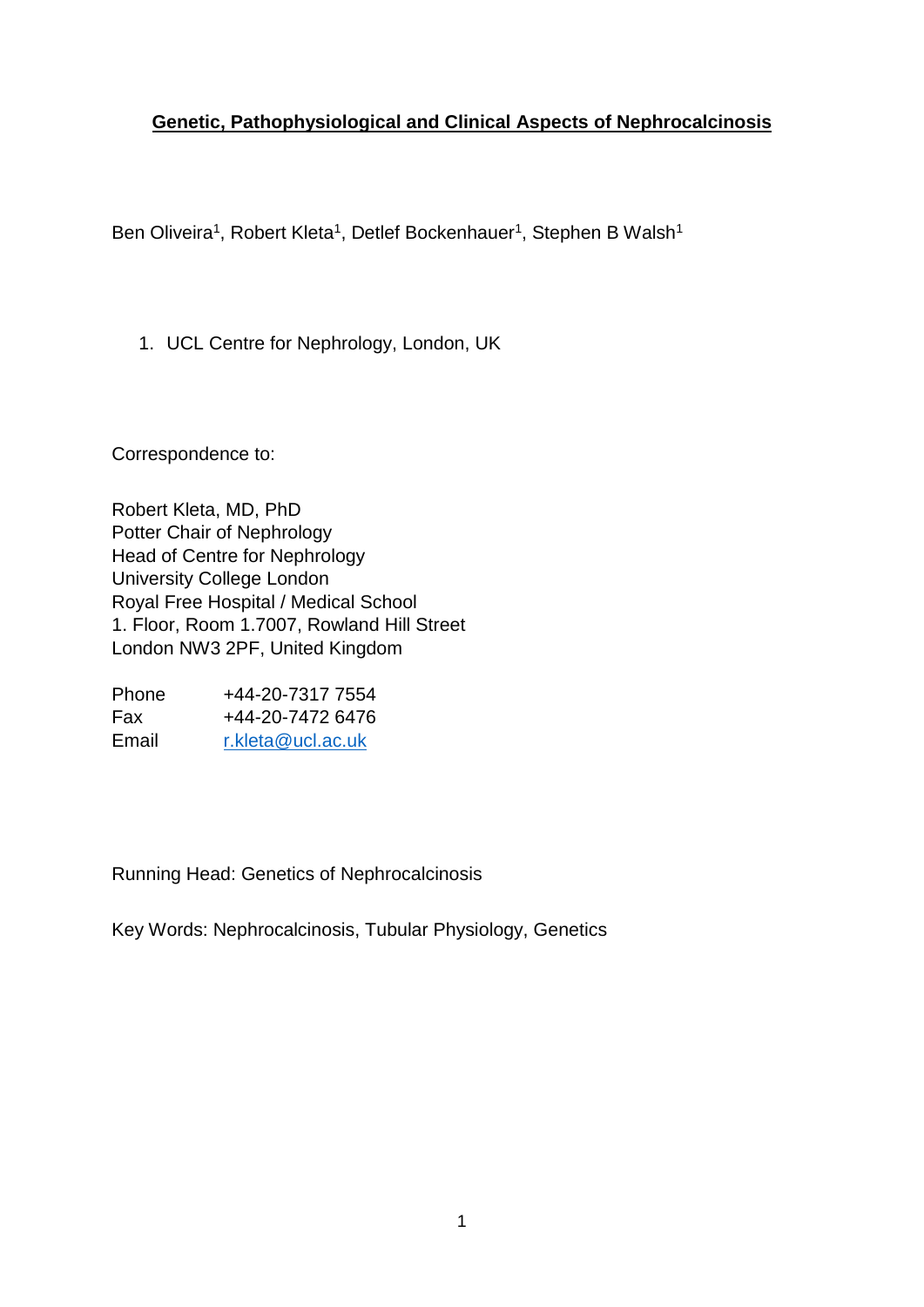# **Contents**

### **Introduction**

# Genetics of Nephrocalcinosis

# *Renal genetic disease causing Nephrocalcinosis*

- Proximal Tubule
- Loop of Henle
- Distal Convoluted Tubule
- Cortical Collecting Duct

# *Miscellaneous*

# *Extra-renal genetic disease causing nephrocalcinosis*

- Intestinal disease
- Bone disease
- Oxaluria

### *Acquired*

Pathophysiology of Nephrocalcinosis

Clinical Features of Nephrocalcinosis

**Conclusions** 

References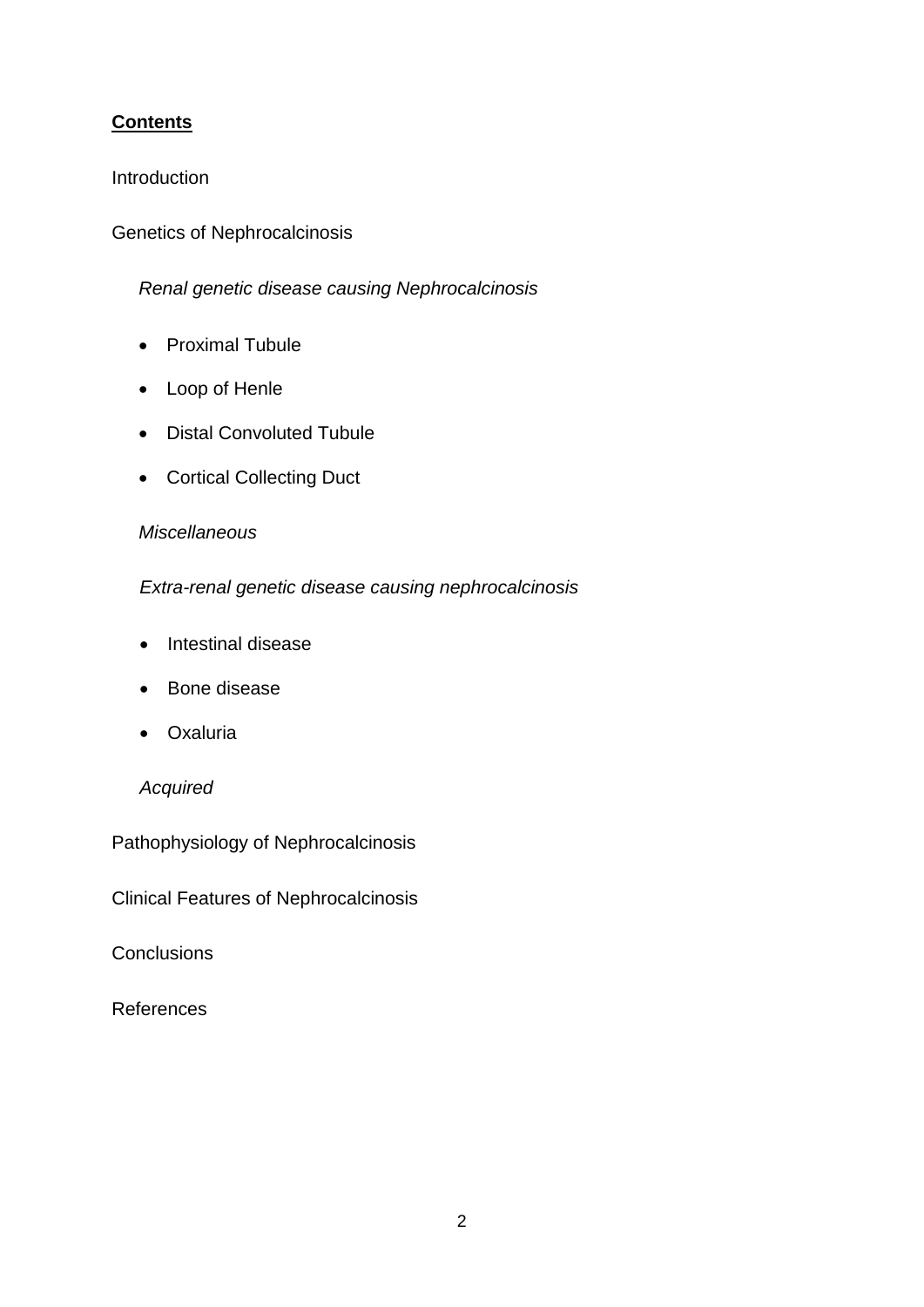# **Abstract**

Nephrocalcinosis describes the ectopic deposition of calcium salts in the kidney parenchyma. Nephrocalcinosis can result from a number of acquired causes, but also an even greater number of genetic diseases, predominantly renal, but also extra-renal. Here we provide a review of the genetic causes of nephrocalcinosis, along with putative mechanisms, illustrated by human and animal data.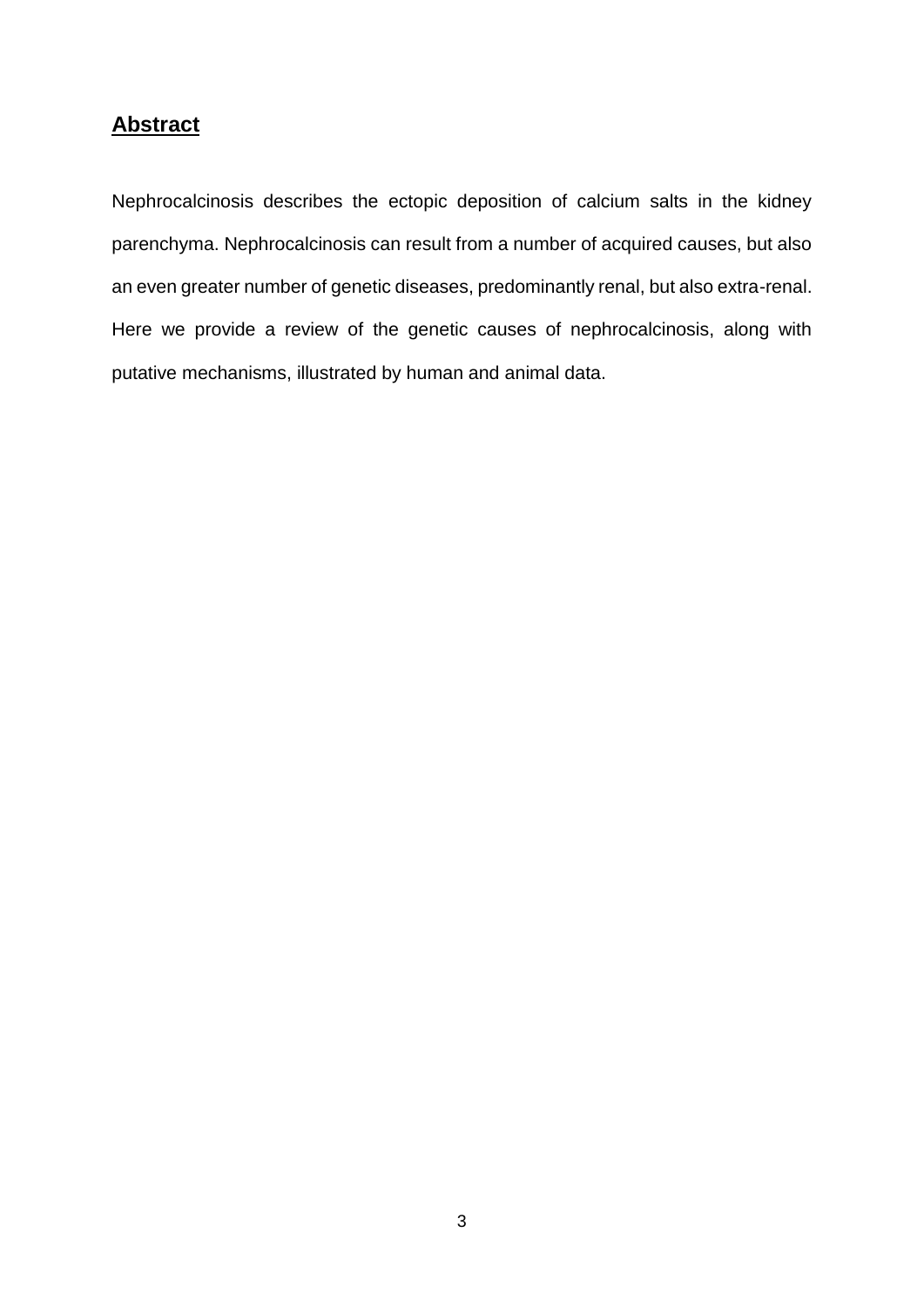#### **Introduction**

The term Nephrocalcinosis was first coined by the then physician's assistant Fuller Albright in 1934 [2]. Albright was referring to calcium deposition into the kidney of patients with primary hyperparathyroidism usually associated with impaired kidney function. Currently the term is often used to describe calcium deposition that is seen in the kidneys radiologically which, as we will discover later, does not necessarily constitute nephrocalcinosis as Albright originally meant it. The calcium is in the form of either calcium phosphate or calcium oxalate; some have termed the latter oxalosis, but here we shall use the term nephrocalcinosis to cover both. In the majority of cases the underlying event leading to nephrocalcinosis is hypercalciuria. This may be the result of extra-renal conditions leading to an increased calcium load with subsequent hypercalciuria; for example enhanced absorption of calcium in the gut. Alternatively, hypercalciuria may be caused by impaired renal handing of calcium. Here, we explore the genetic, pathophysiological and clinical aspects of both renal and extra-renal diseases leading to nephrocalcinosis.

#### *Types of Nephrocalcinosis*

Oliver Wrong proposed dividing nephrocalcinosis into three different types [78]. The first was *molecular nephrocalcinosis*, in which there is an increase in renal intracellular calcium but no crystal formation; in essence reflecting the renal dysfunction of hypercalcemia. The second was *microscopic nephrocalcinosis*, in which calcium phosphate or oxalate crystals could be identified on light microscopy but not radiologically (as often happens in biopsies of renal tissue with acute tubular necrosis). The third was *macroscopic nephrocalcinosis*, where the calcium salt is visible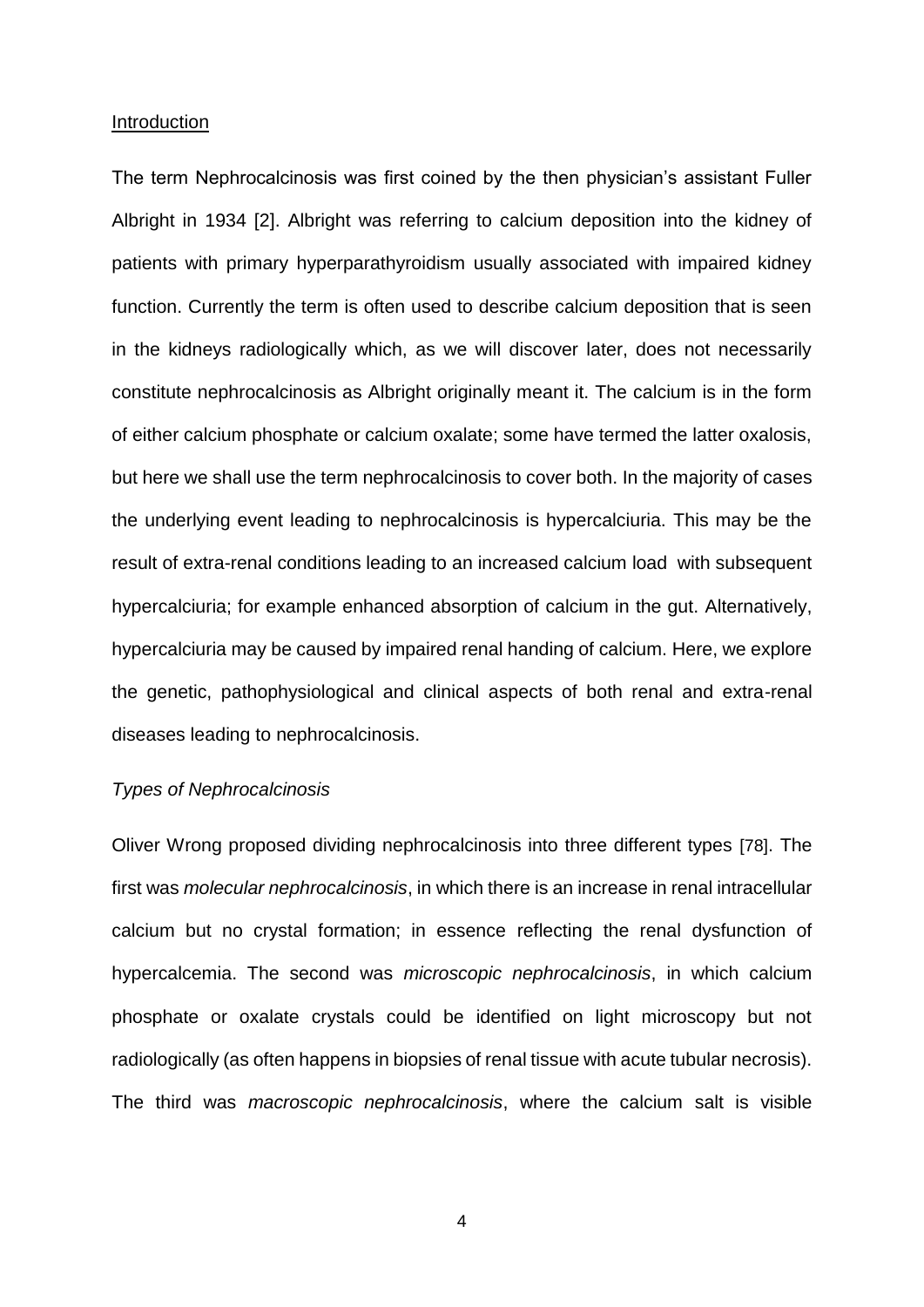radiologically. It is this third type that is typically referred to by the term nephrocalcinosis, and is also the type that we will mainly consider here.

#### *Sites of Nephrocalcinosis*

Cortical nephrocalcinosis is rare (2.4% of the largest published series [116]) and usually results from severe destructive disease of the cortex. This has been described in chronic glomerulonephritis (although this is often in the presence of another factor, e.g. increased calcium ingestion) [4], acute cortical necrosis [22], chronic pyelonephritis (which may be focal and therefore asymmetric) [31] and trauma [16].

Medullary nephrocalcinosis is the usual distribution seen, perhaps unsurprising considering the location of the major homeostatic pathway of  $Ca<sup>2+</sup>$  reabsorption (the thick ascending limb of the loop of Henle) and the segment involved with acid base regulation (the collecting duct).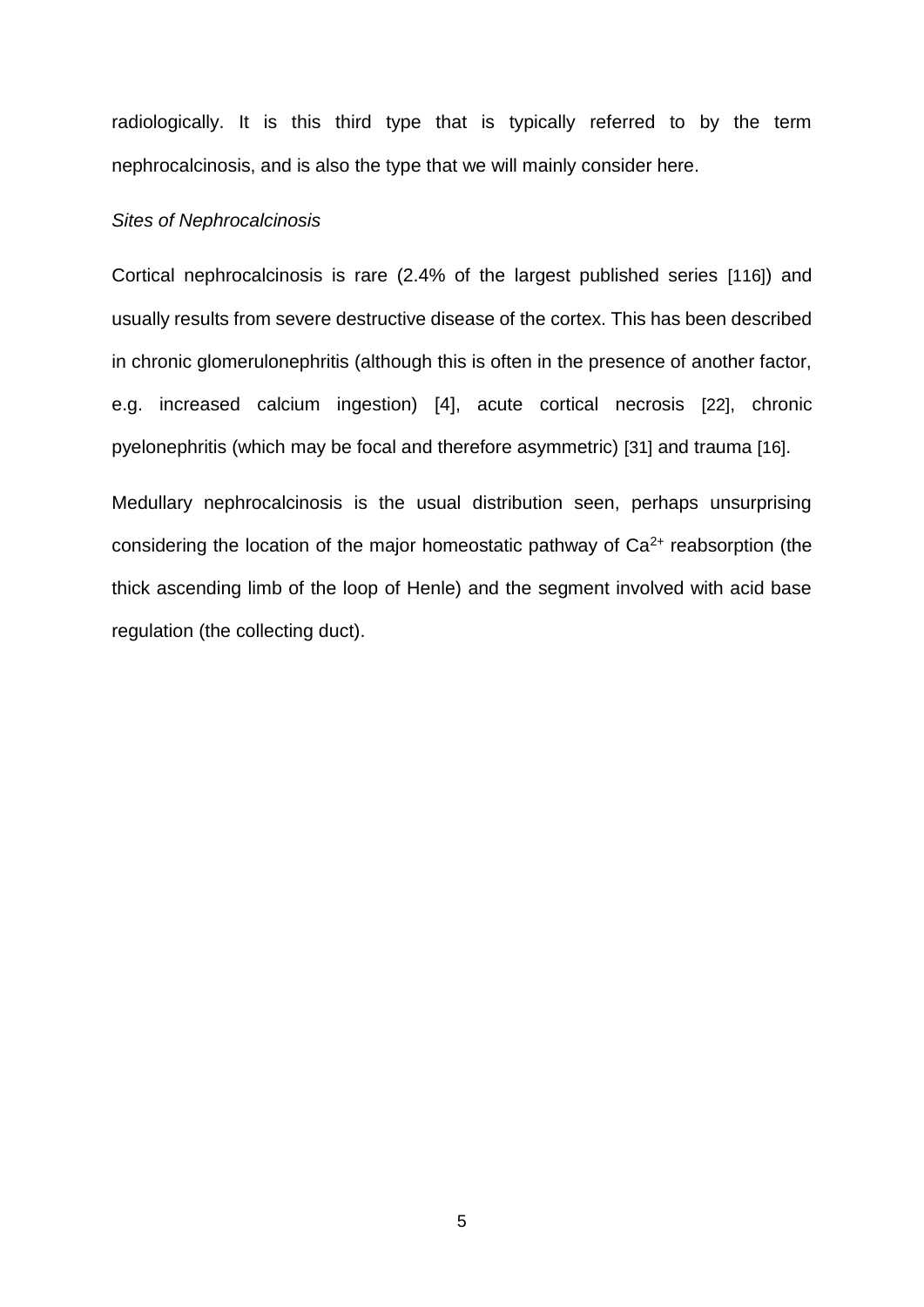#### Genetic Aspects of Nephrocalcinosis

A number of monogenetic conditions lead to nephrocalcinosis. Over the last few decades we have been able to classify the genetic basis of a number of conditions causing nephrocalcinosis and these will form the focus of this review.

Renal genetic disease causing Nephrocalcinosis

#### **Proximal Tubule**

#### Dent Disease and Lowe Syndrome

The term Dent disease was first coined by Wrong in 1994 based on the phenotype first described by Dent in the 1960s [26,117]. It is an X-linked recessive disorder characterized by the renal Fanconi syndrome (low-molecular weight proteinuria, aminoaciduria, phosphaturia, uricosuria, glycosuria) hypercalciuria, nephrocalcinosis and nephrolithiasis. It also causes progressive renal impairment with ESRF out of keeping with the degree of nephrocalcinosis, often in the  $4<sup>th</sup>$  to  $5<sup>th</sup>$  decade. Dent disease (Dent-1) is caused by mutations of *CLCN5* gene that encodes the chloride transporter CIC-5. ClC-5 is found in endosomes involved in the endocytic reabsorption of low molecular weight (LMW) proteins. 40% of patients with Dent disease do not have *CLCN5* mutations; of these, about a third have a mutation in *OCRL*, these patients are referred to as Dent-2 [45].

Lowe syndrome, which is caused by *OCRL* mutations, has the same renal phenotype as Dent disease in addition to congenital cataracts and mental impairment [10]. There is some overlap between Dent-2 and Lowe syndrome but Dent-2 sufferers tend to have mild or absent oculocerebral symptoms [11].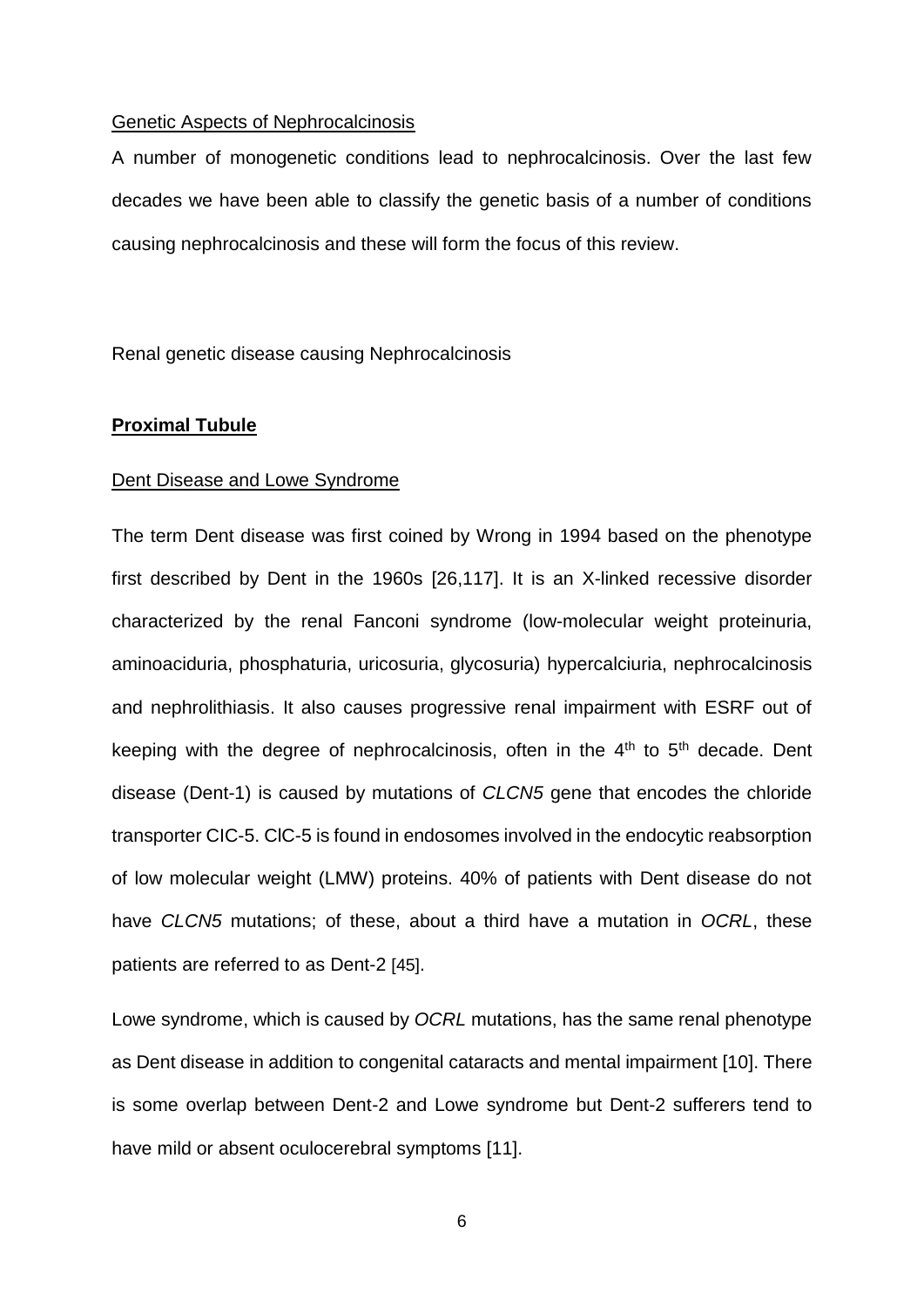Loss of CLC-5 leads to impaired lysosomal trafficking to the lumen. As endocytosis is required for reabsorption of proteins in the proximal tubule this will interfere with normal function. ClC-5 is strongly expressed in proximal tubular cells, where it is collocated with vacuolar H<sup>+</sup>ATPase in endosomes, which are involved in reabsorption of filtered albumin and low molecular weight proteins. Inactivation of ClC-5 in rodents leads to a severe endosomal trafficking defect, resulting in a loss of the multiligand cubulin and megalin proteins from the proximal tubular cell brush border, and shedding of these proteins into the urine as well as impaired lysosomal processing .

The pathophysiology of hypercalciuria in Dent/Lowe has not been clearly delineated. It has been suggested that decreased absorption of phosphate and vitamin D binding protein in the proximal tubule leads to secondary increases in Vitamin D3 synthesis resulting in hypercalcemia and then hypercalciuria [27]. Another proposed mechanism is that decreased chloride reabsorption in the proximal tubule leads to reduced calcium absorption in downstream nephron segments (presumably by reducing the transtubular electrochemical gradient necessary for cation transport) [103]. Nephrocalcinosis may occur in Dent patients without hypercalciuria [66] and there is some evidence that defective ClC-5 in collecting duct cells may cause decreased clearing of calcium crystals from the apical cell surface [87]. Also, decreased proximal tubular endocytosis of parathyroid hormone (PTH), results in an increased luminal concentration of PTH, which stimulates increased 1-alfa hydroxylation and causes decreased expression of NaPi2 at the apical membrane and phosphaturia, favouring calcification [81].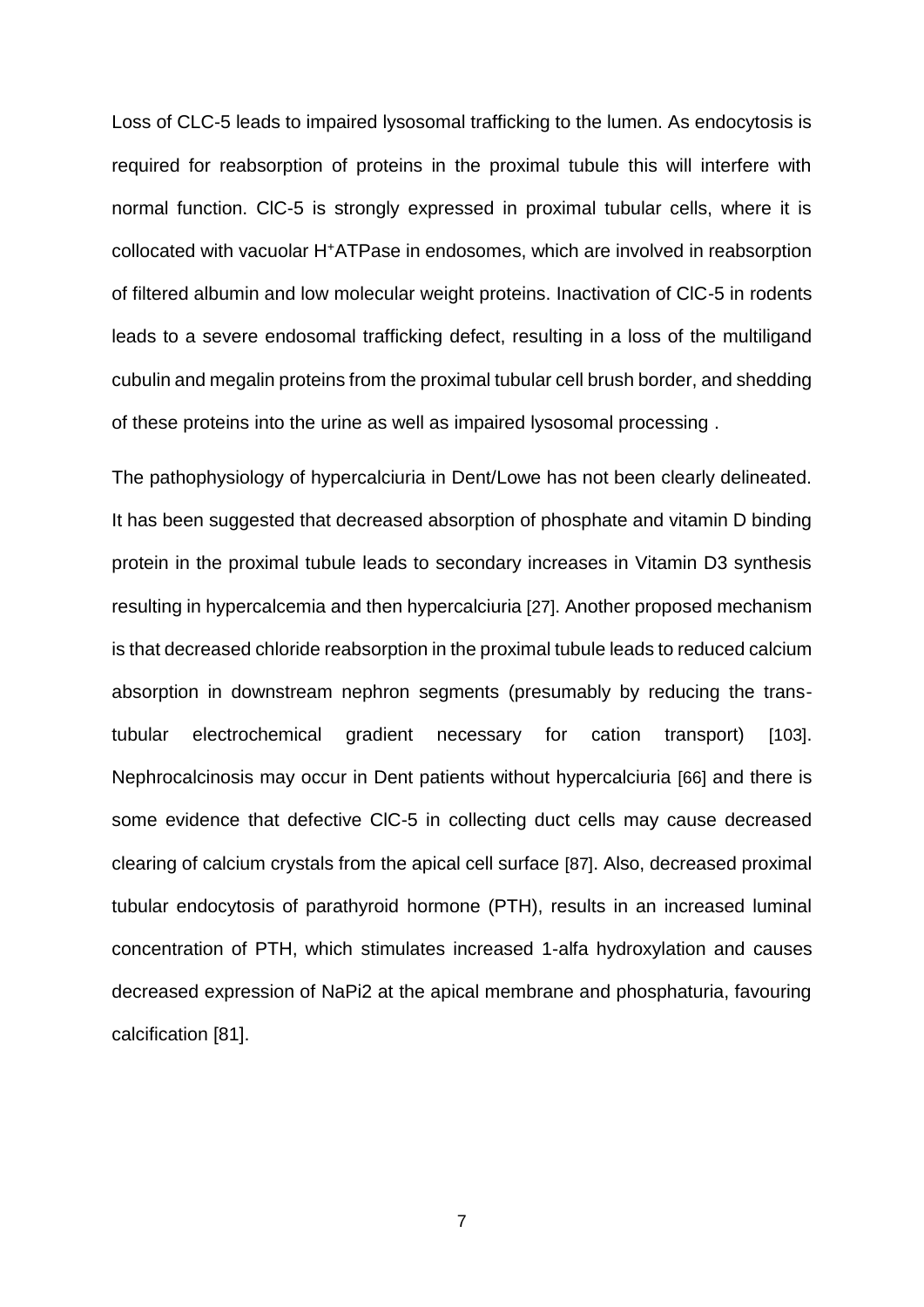# Idiopathic infantile hypercalciuria (IIH) and hereditary hypophosphatemic rickets with hypercalciuria (HHRH)

Pathogenic NaPi2a variants, caused by mutations in *SLC34A1* can cause autosomal recessive IIH, characterised by hypophosphatemia and nephrocalcinosis [89]. Some variants may have a full renal Fanconi syndrome [67].

Homozygous mutations of *SLC34A3* which encode NaPi2c can cause HHRH, causing hypophosphatemia, secondary elevation of 1,25 OH vitamin D and hypercalciuria and osteomalacia. Heterozygous carriers get a similar but less severe phenotype; both homozygotes and heterozygotes are more likely than wild type to develop medullary nephrocalcinosis [25]. NaPi2a deletion in mice causes interstitial deposition of CaPi, associated with phosphate wasting, a secondary elevation in 1,25 OH Vitamin D and subsequent hypercalcemia and hypercalciuria [19].

#### Fanconi Bickel syndrome

Fanconi Bickel syndrome is caused by mutations in *SLC2A2* which encodes the glucose transporter GLUT2 [68]. This is responsible for transcellular glucose transport in enterocytes as well as proximal renal tubular cells. Pathogenic mutations in this gene cause a glycogen storage disorder resulting in generalized proximal tubular dysfunction. Hypercalciuria is present, as well as hyperphosphaturia; this is thought to be because pathogenic GLUT2 mutations may cause decreased expression of NaPi2c in proximal tubular cells [68].

#### **Loop of Henle**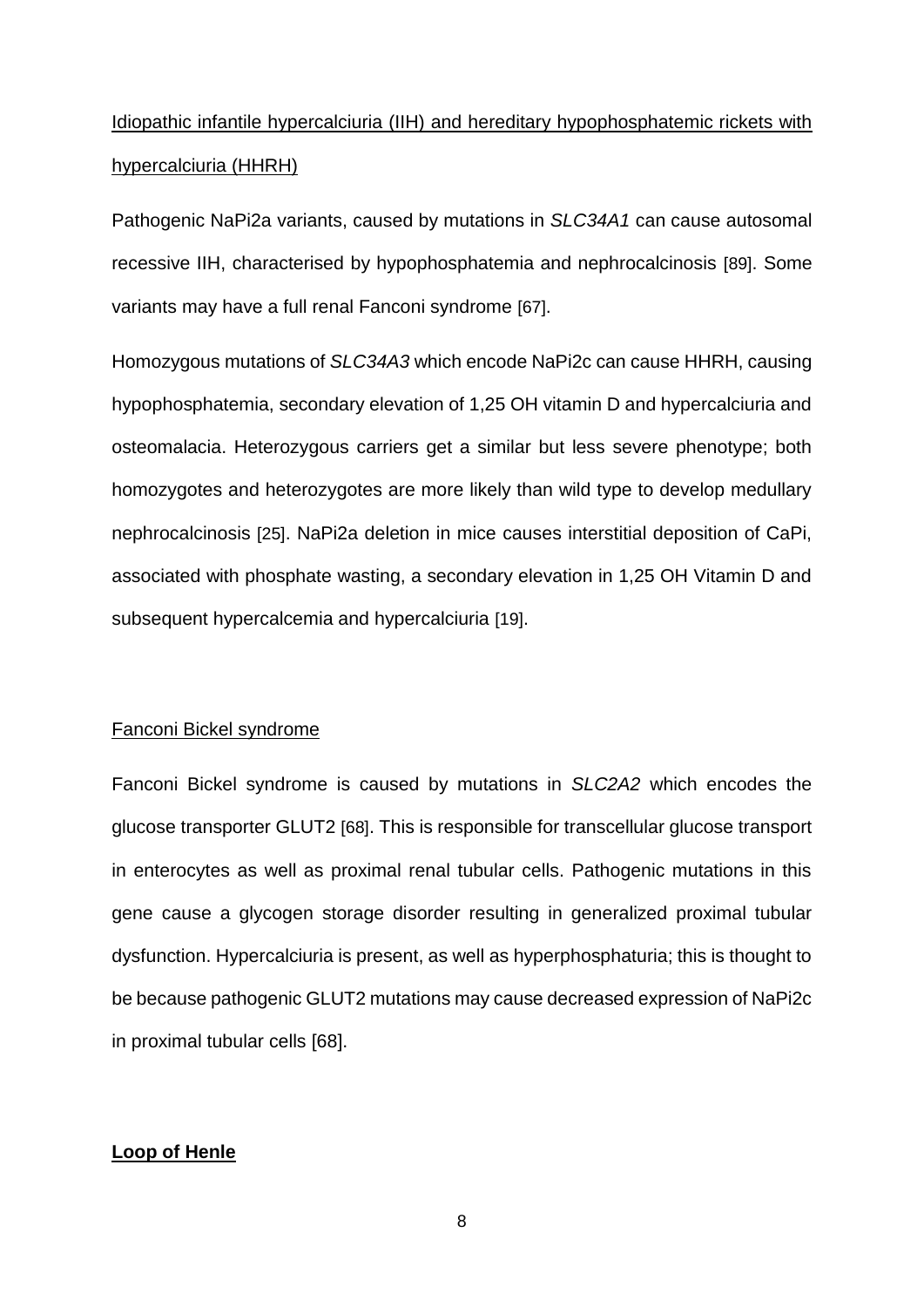#### Bartter Syndromes

The Bartter syndromes comprise a group of autosomal recessive disorders caused by mutations in a number of genes characterized by salt wasting in the thick ascending limb of the loop of Henle, resulting in low-normal blood pressure, hypokalemic metabolic alkalosis, and hypercalciuria. Hypercalciuria is responsible for the nephrocalcinosis often seen in this condition [88].

The genetic basis for the condition is well delineated and is due to mutations in different TAL transporter proteins. Bartter I is due to mutations of *SLC12A1* that encodes the NKCC2 cotransporter itself [93]. Bartter II is due to mutations in *KCNJ1* which encodes the apical ROMK potassium channel [94] and Bartter syndrome type III is due to mutations of *CLCNKB* encoding the chloride channel ClCKb on the basolateral membrane [92]. These channels are required for apical potassium and basolateral chloride efflux and for NKCC2 function. Mutations of *BSND* which encodes Barttin, a chaperone protein that is necessary for the correct insertion of ClCNKA and ClCNKB in the basolateral membrane are responsible for Bartter IV [33]. Barttin also acts in the epithelium of the inner ear and patients with Bartter syndrome type IV have sensorineural deafness. Finally, there are rare gain of function mutations of the calcium sensing receptor (CaSR), that can lead to a Bartter-like phenotype [110]; this has also been termed Bartter V. Activation of the CaSR causes inactivation of NKCC2 probably via inhibition of ROMK [109]. This may also partly explain the diuresis commonly seen in hypercalcaemic states. Nephrocalcinosis has been reported in all five types of Bartter syndrome but is a prominent feature in types I, II, and V.

#### Familial Hypomagnesemia with Hypercalciuria and Nephrocalcinosis (FHHNC)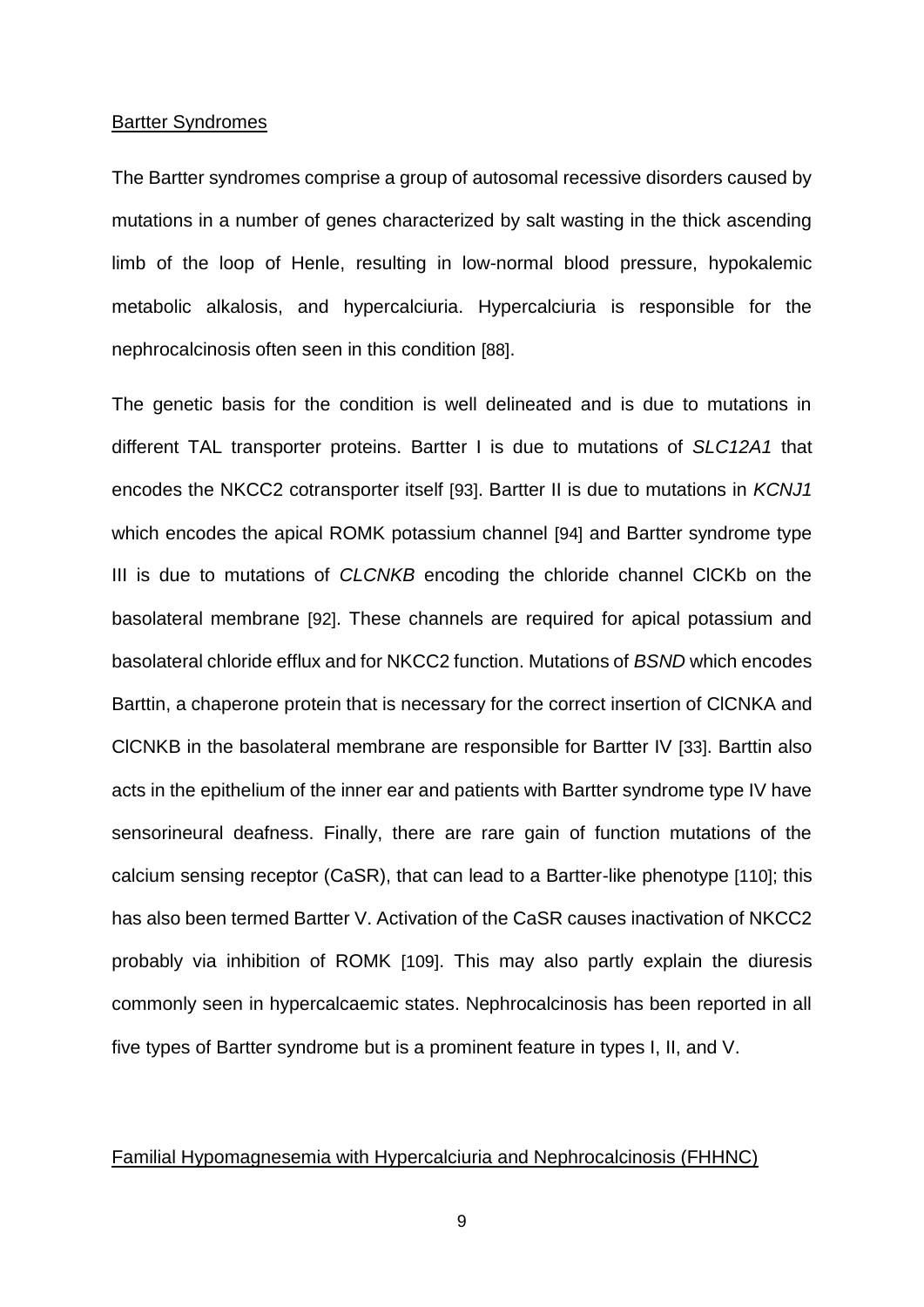This is a rare autosomal recessive condition characterized by severe nephrocalcinosis, nephrolithiasis and progressive renal failure. Defects in two genes have been found, *CLDN16* [95] and *CLDN19* [58] which encode Claudin-16 and Claudin-19 respectively. These proteins are tight junction components crucially involved in the paracellular absorption of calcium and magnesium in the TAL. The pathogenic mutations cause the tight junctions to lose cation selectivity, which allows leakage of anions into the lumen, diminishing the positive lumen potential required to drive the paracellular absorption of calcium and magnesium [48]. The resulting heavy hypercalciuria causes severe nephrocalcinosis and is associated with subsequent renal failure [73].

#### Insulin Receptor Mutations

Hypercalciuria and nephrocalcinosis has been reported in cases of insulin receptor mutations [96]. These autosomal recessive mutations of *INSR* lead to severe insulin resistance with subsequent hyperinsulinism. The cause of the hypercalciuria has not been delineated, but mirrors the hypercalciuria that occurs with diabetes, which is reversible by insulin, suggesting a role of INSR activation in the regulation of urinary calcium excretion [85]. The patients were also found to have hypermagnesuria and hypokalemic metabolic alkalosis. INSR is expressed throughout the nephron, and the mechanism of INSR mutations in causing nephrocalcinosis is not clear; the association of hypercalciuria and hypermagnesuria suggests a lesion in the TAL or DCT.

### **Distal Tubule**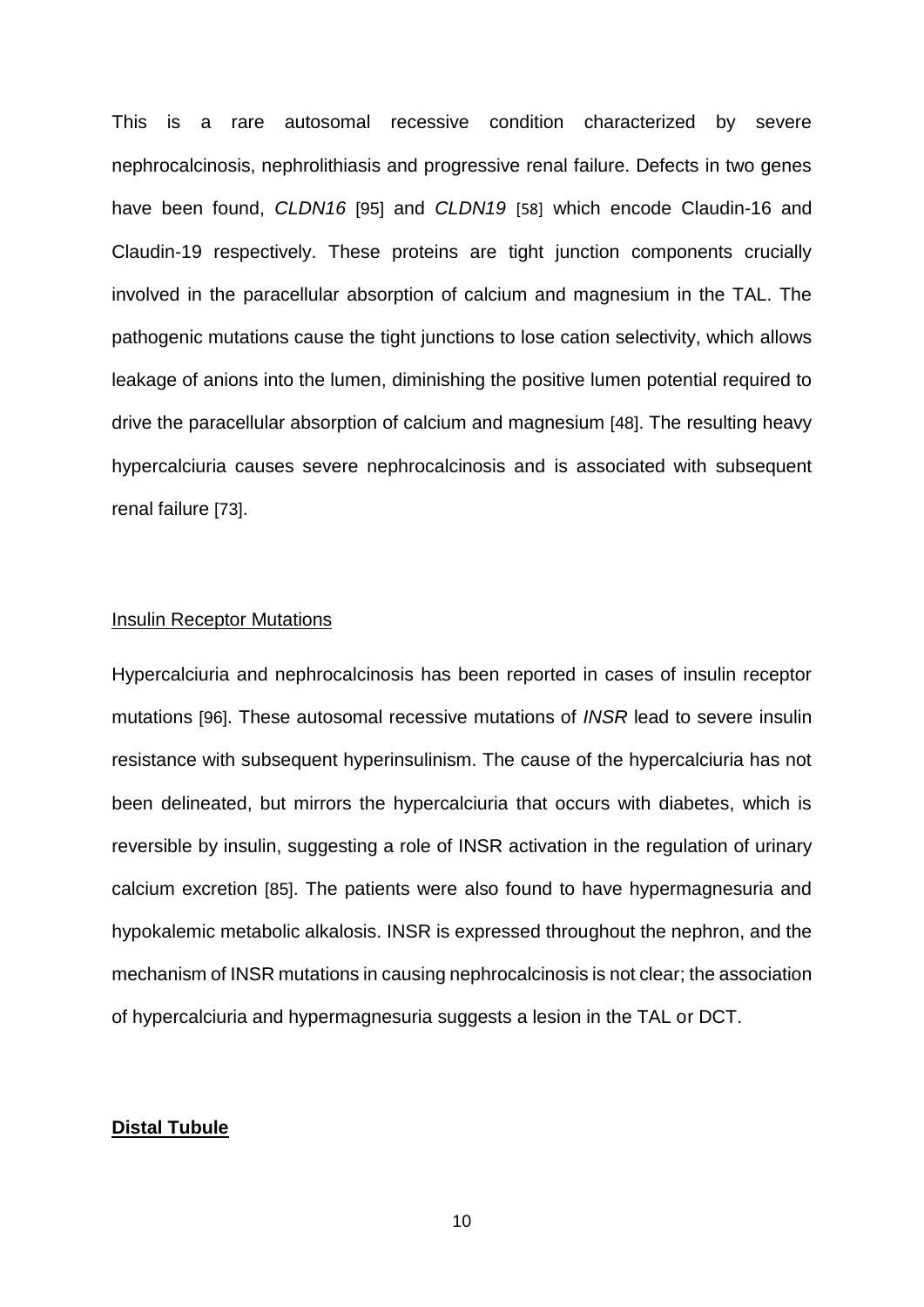Approximately 7-10% of the filtered calcium is reabsorbed in the distal convoluted tubule (DCT). Uniquely, this  $Ca^{2+}$  transport is transcellular and active. Surprisingly, there are no known monogenetic conditions arising from this segment causing nephrocalcinosis [101].

#### Familial Hyperkalemic Hypertension (FHHt)

FHHt causes hypertension, hyperkalemia, metabolic acidosis and hypercalciuria. It is caused by mutations of the kinases, WNK1 and WNK4 [111], as well as the ubiquitin ligase Cullin 3 [12] and its adaptor Kelch-like 3 [65]. These pathogenic mutations increase the phosphorylation and activity of the sodium chloride cotransporter. Hypercalciuria is a particular feature of FHHt due to WNK4 mutations; possibly as WNK4 appears to enhance TRPV5  $Ca^{2+}$  transport, and this effect is attenuated with pathogenic WNK4 mutations [53]. Decreased proximal reabsorption in response to volume expansion is also likely, in contrast to the hypocalciuria of Gitelman syndrome or thiazide administration [75]. Although nephrolithiasis secondary to hypercalciuria has been reported in FHHt [100], to date nephrocalcinosis has not.

#### **Cortical collecting duct**

#### Distal Renal Tubular Acidosis (dRTA)

This condition has a high propensity to cause nephrocalcinosis (80% of individuals) and accounts for 19% of all cases in Wrong's series [116]. The chronic metabolic acidosis leads to phosphate being liberated from the skeleton to buffer acid; the mobilized calcium causes hypercalciuria. As calcium phosphate precipitates at a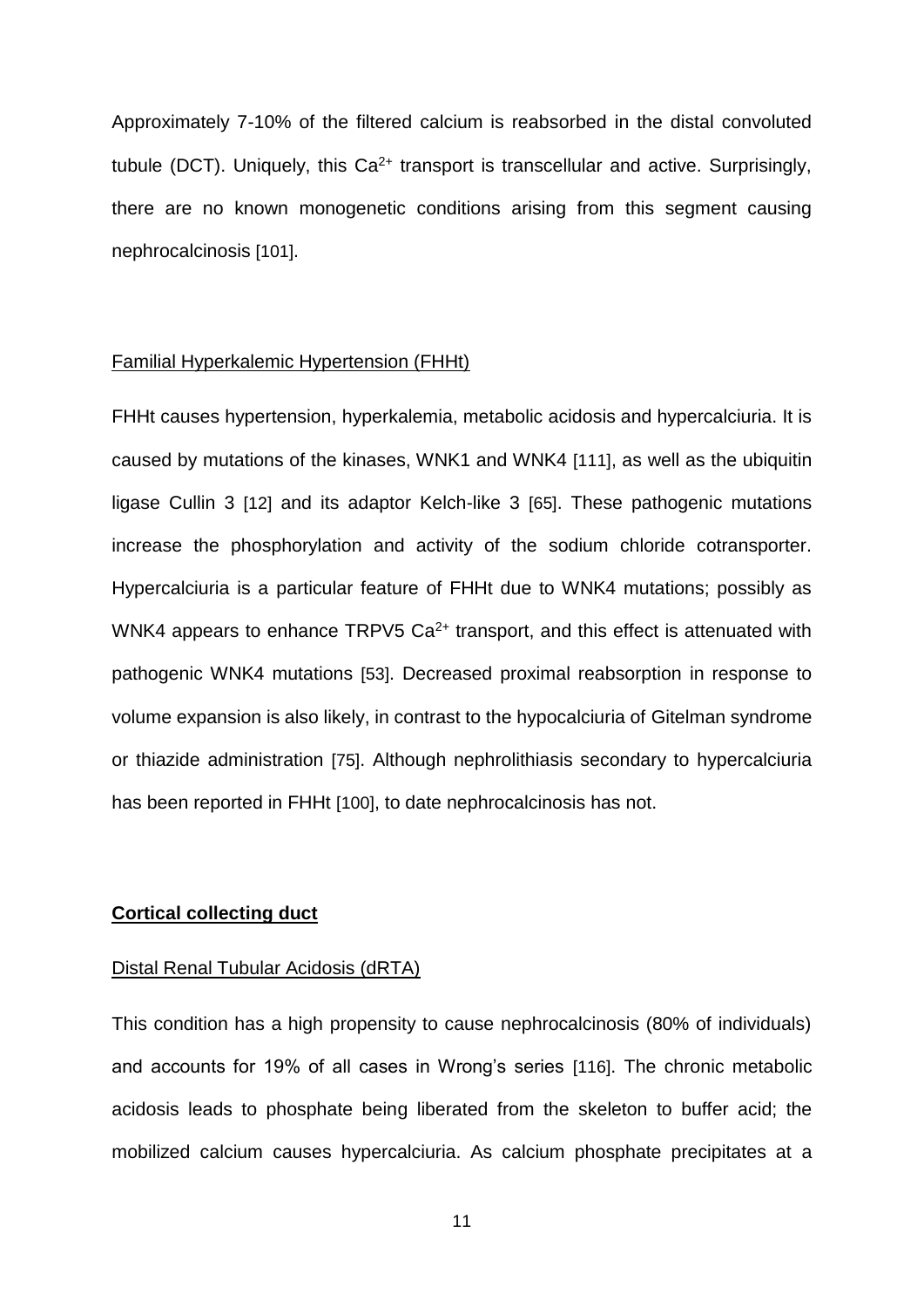higher pH, the alkaline urine will tend to favor the formation of calcium phosphate stones and/or nephrocalcinosis [40]. There may also be a lesser effect from an overt metabolic acidosis, which may contribute to hypercalciuria by decreasing expression of TRPV5 in the DCT [74]. dRTA is caused by a failure of the alpha-intercalated cells to acidify the urine. In these cells,  $CO<sub>2</sub>$  is hydrated to form a bicarbonate ion and a proton in a reaction catalysed by carbonic anhydrase 2. The proton is extruded apically by the apical proton pump, vacuolar H<sup>+</sup>ATPase, while the bicarbonate is reclaimed to the systemic circulation by the chloride bicarbonate counter transporter anion exchanger 1 (AE1). Mutations of the gene *SLC4A1*, which encodes AE1 were proposed as a genetic cause of hereditary dRTA by Unwin and colleagues [103], and this was later proved correct [13]. Subsequently, mutations of *ATP6V1B1* [54] or *ATP6V0A4* [98] which encode the B1 and A4 subunits (respectively) of vH<sup>+</sup>ATPase were also shown to lead to dRTA. Deficiency of carbonic anhydrase 2 (CA2) was reported to cause an autosomal recessive syndrome of RTA, proximal bicarbonate wasting, osteopetrosis and cerebral calcification in 1983 [97]. Loss of function mutations of the *CA2* have been subsequently described [37,91], and nephrocalcinosis is reported in these patients [51].

# **Miscellaneous**

#### Amelogenesis Imperfecta with Nephrocalcinosis (AINC)

AINC is a rare autosomal recessive disorder characterized by dental defects and nephrocalcinosis due to mutations in FAM20A [52]. AINC patients are hypocalciuric rather than hypercalciuric. FAM20A is a putative kinase in the Golgi apparatus with a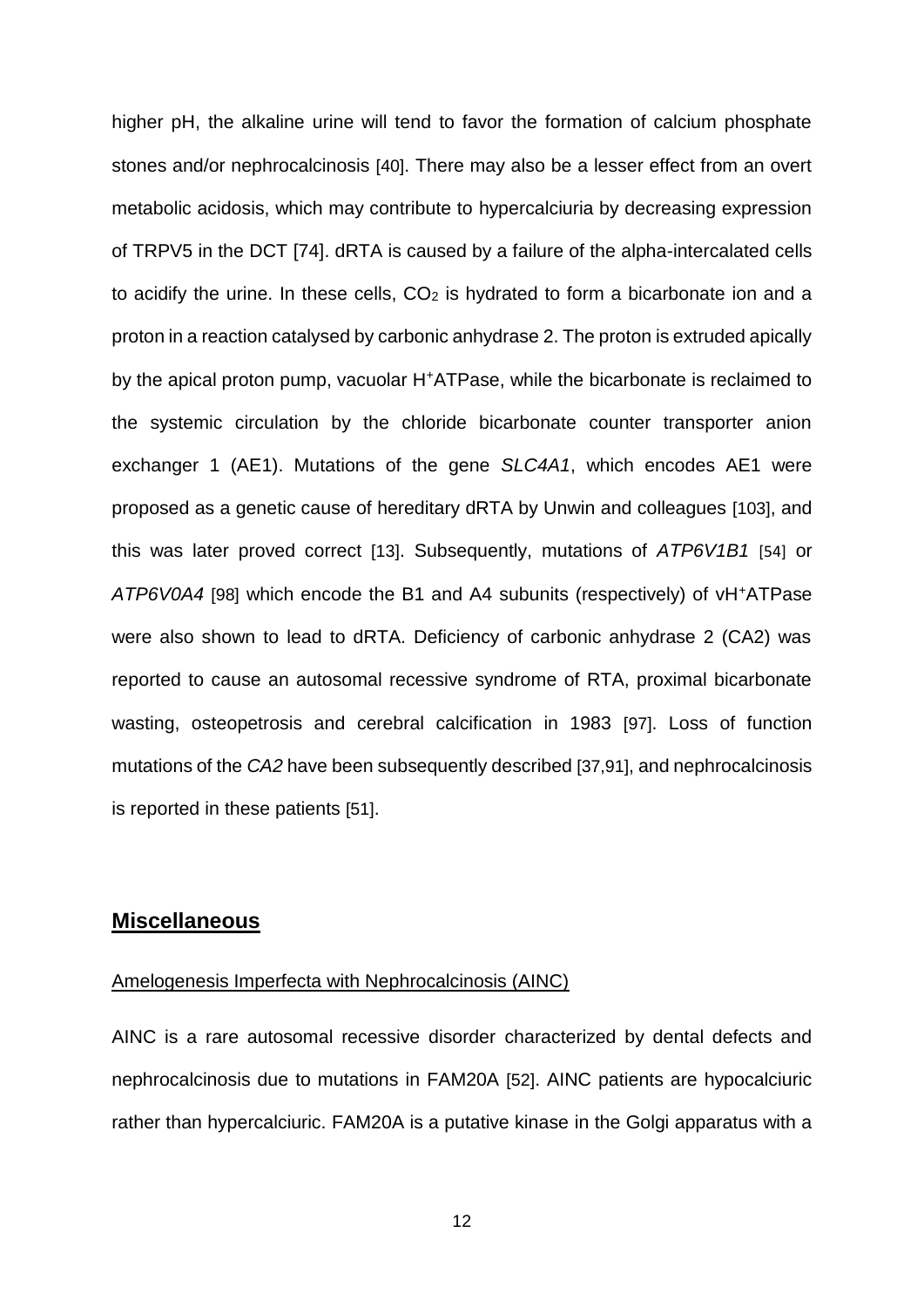proposed role in biomineralisation, hence it's causality in Amelogenesis and nephrocalcinosis [108].

#### Medullary Sponge Kidney

Described by Lenaduzzi in 1939 [61], medullary sponge kidney (MSK) is characterized by ectatic precalyceal papillary collecting ducts [38] and causes nephrocalcinosis, nephrolithiasis, which may lead to recurrent urosepsis. The condition may be caused by disruption to the normal ureteric bed-metanephric interface, which can be demonstrated as ectatic precalyceal papillary collecting ducts on intravenous pyelography. It has been shown that up to 50% of those with the condition may have an affected family member and that a number of these kindreds have inherited MSK in an autosomal dominant fashion with variable penetrance [36].

During nephrogenesis the metanephric mesenchyme induces ureteric bud growth via glial cell-lined derived neurotrophic factor (*GDNF*) acting on receptor tyrosine kinase (*RET*). Mutations have been found in both of these genes in patients with MSK [29,102]. Impaired nephrogenesis may also explain the other tubular defects seen in MSK, namely; dRTA, proximal tubular dysfunction, hypercalciuria and hypocitraturia.

Calcification in MSK takes a number of forms. Apart from simple stones, there are ductal stones, ductal and inner medullary collecting duct plugs (which take the shape of the tubular segment in which they form, and destroy the epithelium, settling eventually on the basement membrane), plug overgrowths, stones growing on Randal's plaques and pelvic stones [34].The dilated collecting ducts and resultant low flow contributes to stone formation (especially ductal stones), nephrocalcinosis seems to result from ductal plugging and interstitial calcification (e.g. Randal plaques).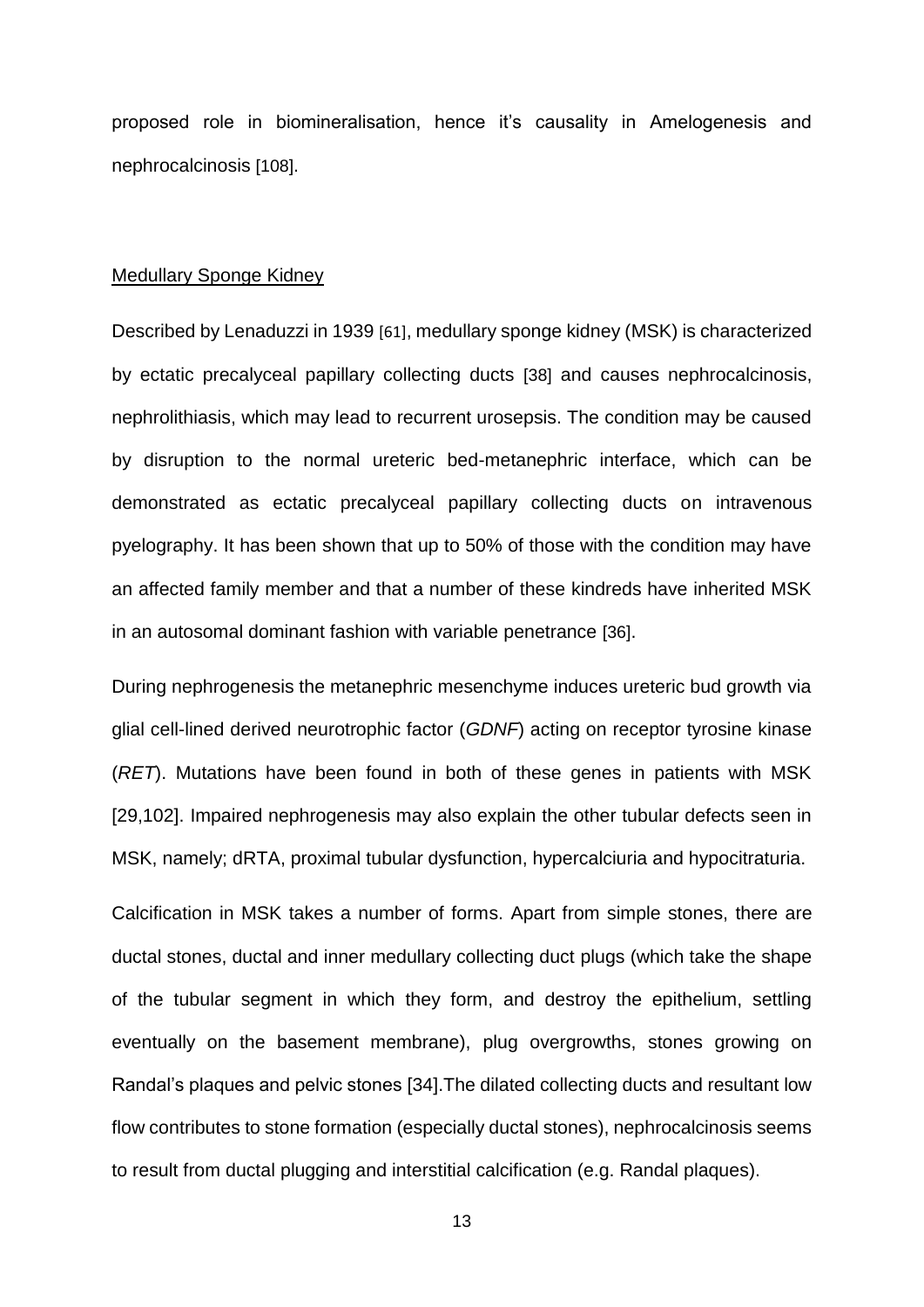MSK was classically diagnosed via intravenous urography (IVU), in which the diagnosis could be made by the finding of cystic dilations associated with a calyceal 'blush' appearance, caused by pooling of contrast. This would often be in addition to the visualization of nephrocalcinosis and nephrolithiasis [38].

IVUs are no longer available in many centers; and although unenhanced CT scans can only confirm nephrocalcinosis, not MSK, more recently, multidetector CT urography has been shown to demonstrate the characteristic radiologic findings of MSK including medullary cysts, calyceal dilatation, nephrocalcinosis and nephrolithiasis [59,71].

#### *Extra-renal genetic disease causing nephrocalcinosis*

#### *Intestinal disease*

#### Williams' syndrome

Williams syndrome (also Williams-Beuren syndrome) is a multisystem disorder resulting from the deletion of 26-28 genes from the long arm of chromosome 7[82]. The clinical phenotype is of intellectual impairment with a friendly 'cocktail party' personality, vascular stenosis, characteristic facies and variable hypercalcaemia, sometimes with nephrocalcinosis[83], but without either a raised PTH or vitamin D level. The specific gene responsible has not been identified; but there is evidence to suggest that the  $Ca<sup>2+</sup>$  channel TRPC3 is up regulated in intestine and kidney and that this may be regulated by TF2i, encoded by the transcription factor 2i (*GTF2i*) gene which is located within the deletion on chromosome 7 [62].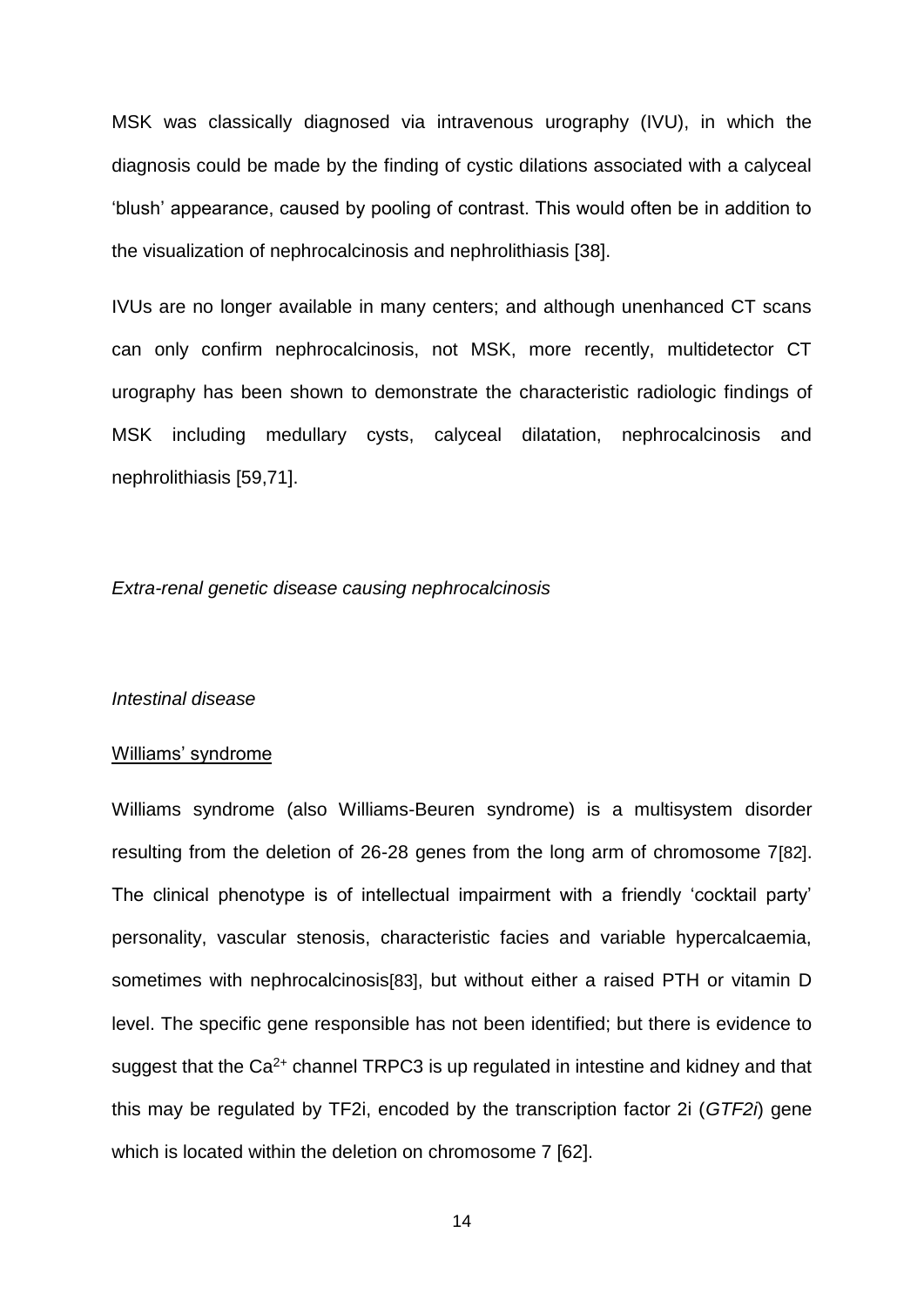Nephrocalcinosis may occur in a number of other monogenic intestinal diseases associated with hypercalcaemia/hypercalciuria, such as congenital lactase deficiency [86], congenital sucrose/isomaltase deficiency [7], glucose/galactose malabsorption [79] and the blue diaper syndrome [30].

#### *Bone disease*

#### Primary hyperparathyroidism with Multiple Endocrine Neoplasia type 1 (MEN1)

MEN1 is an autosomal dominant condition consisting of the strong predisposition to form tumors of the parathyroid glands (in over 90% of MEN1 patients over 50), the anterior pituitary and the pancreas. The resulting hyperparathyroidism causes hypercalcaemia and thus hypercalciuria and subsequent nephrocalcinosis. The causative gene is *MEN1* [18], which encodes a protein, Menin, which is a putative tumor suppressor gene.

# Idiopathic Infantile Hypercalcaemia and Hypercalciuric Nephrolithiasis and **Nephrocalcinosis**

Loss of function mutations of *CYP24A1,* which encodes the enzyme 1,25 dihydroxyvitamin D<sub>3</sub> 24-hydroxylase, cause infantile hypercalcaemia [89] (usually in infants who are given vitamin D supplements) and a syndrome of hypercalciuria, nephrolithiasis and nephrocalcinosis in patients presenting in later childhood or early adulthood [28]. 24-hydroxylase catalyzes the 24 and 23-hydroxylation of 25-(OH)D<sup>3</sup> and  $1,25-(OH)<sub>2</sub>D<sub>3</sub>$ , probably in order to regulate and attenuate the action of  $1,25$ -(OH)2D<sup>3</sup> on its target tissues. These autosomal recessive loss of function mutations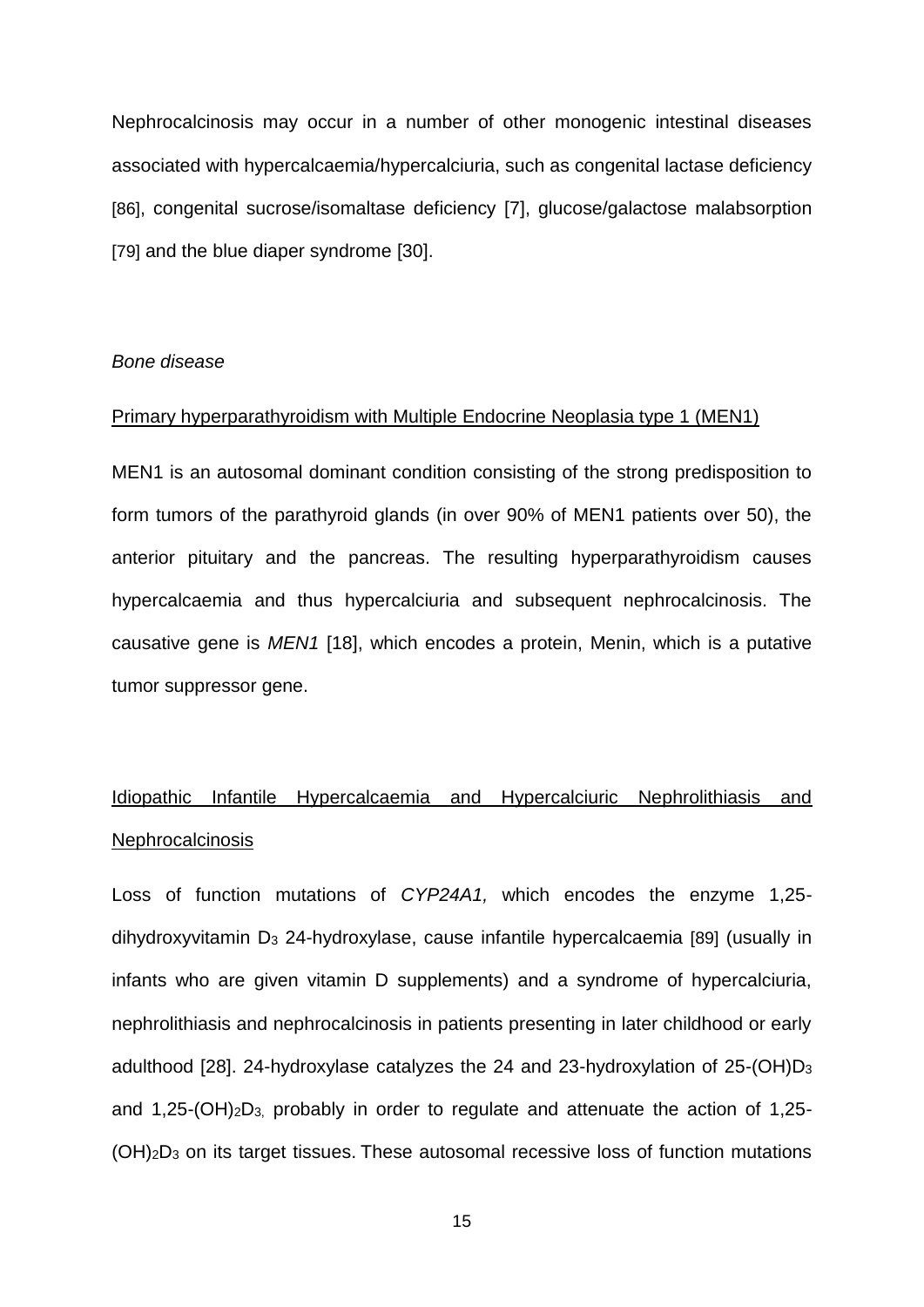therefore appear to amplify the effect of native  $1,25-(OH)_{2}D_{3}$ , causing a suppressed PTH, hypercalciuria, stones and nephrocalcinosis.

Other monogenic diseases affecting bone may also cause nephrocalcinosis by increasing the urinary concentration of calcium; Neonatal self-limited primary hyperparathyroidism [76], Infantile hypophosphatasia [6] and McCune-Albright syndrome [56].

#### **Oxaluria**

#### Primary Hyperoxaluria types 1, 2 & 3

Primary hyperoxaluria (PH) is caused by autosomal recessive defects in hepatic enzymes involved in the metabolism of glyoxalate, resulting in enhanced oxalate production, and thus hyperoxaluria, with subsequent nephrocalcinosis which often leads to end-stage renal failure [46]. PH1 is caused by defects in *AGXT*, which encodes peroxisomal enzyme alanine:glyoxylate aminotransferase (AGT) which converts glyoxylate to glycine [20].

PH2 is caused by inactivating mutations of *GRHPR* which encodes cytosolic enzyme glyoxylate reductase/hydroxypyruvate reductase (GR/HPR) [90]. The GR/HPR enzyme catalyzes the conversion of glyoxalate to glycolate. The increased load of glyoxalate is converted by lactate dehydrogenase to oxalate. Mammals cannot metabolize oxalate and it must be excreted in the urine. Oxalate is poorly soluble and urinary supersaturation leads to both nephrocalcinosis and nephrolithiasis.

PH3 is caused by genetic inactivation of *HOGA1*, which encodes the liver-specific mitochondrial 4-hydroxy-2-oxoglutarate (HOG) aldolase [8] involved in the final step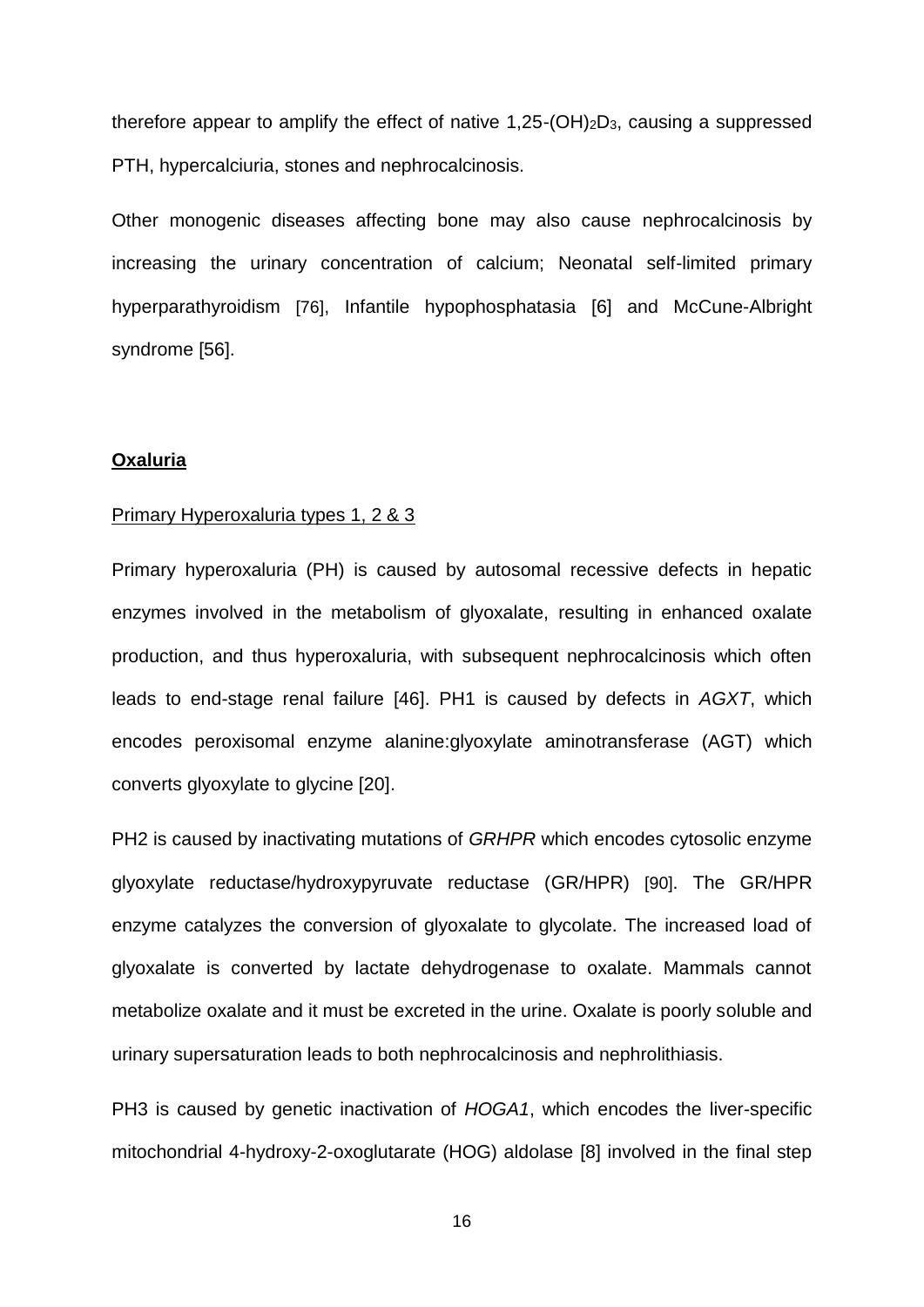of hydroxyproline catabolism in mitochondria, catalyzing the cleavage of HOG to pyruvate and glyoxalate. The mechanisms by which this impaired catabolism leads to oxalate accumulation are, currently, not well understood. PH3 patients typically present at a young age with recurrent stone disease, hyperoxaluria and hypercalciuria. The disease usually becomes silent in later childhood and does not progress to end stage renal failure.

Most mutations in PH1 patients cause either a complete absence of AGT or abolish its function [24,112]. However about a third of patients have presence of functional AGT that is mistargeted to the mitochondria rather than peroxisomes. The mistargeting is caused by a specific mutation (Gly170Arg), if combined with a common polymorphism (Pro11Leu) [84]. Pro11Leu is one of the main allelic variants of the AGXT gene; the so-called minor allele with a frequency of about 15 – 20% in European and North American individuals. Even in the absence of the Gly170Arg mutation the minor allele causes about 5% of AGT to be directed to the mitochondria [84]. It has been proposed that this mutation may have arisen through selection pressures of particular diets. In carnivores the main precursor of glyoxylate is hydroxyproline, found mainly in mitochondria, while in herbivores the precursor is mainly glycolate. Found mainly in peroxisomes [50,77]. It is interesting to note that the population with the highest frequency of the mutation is the European arctic Sami people (27%), who have traditionally had a heavily carnivorous diet. This is in contrast to India, China, and Japan where the occurrence is 2-3% [15].

# **Acquired**

#### **Hypercalciuria**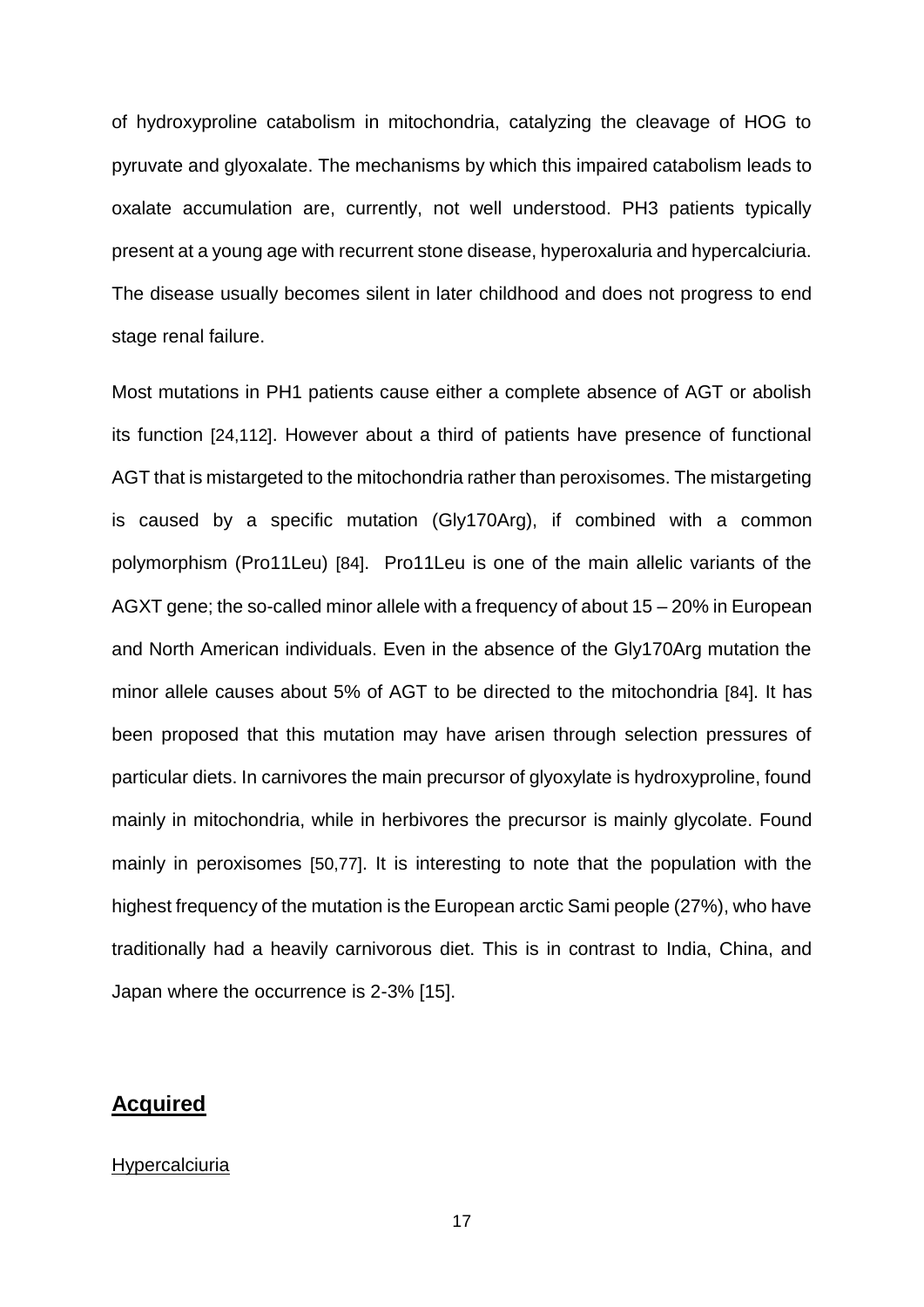Any condition leading to hypercalciuria can in theory lead to nephrocalcinosis but the most common is primary hyperparathyroidism (32% of Wrong's series [116]). Elevated 25-OH or 1,25-OH vitamin D levels (both iatrogenic and in granulomatous disease e.g. sarcoid) can lead to hypercalcaemia, hypercalciuria and subsequent nephrocalcinosis.

#### Oxaluria

Excess oxalate production and oxaluria will lead to a propensity to form calcium oxalate crystals. Enteric hyperoxaluria, due to pancreatic insufficiency, small bowel resection or calcium restriction may cause nephrocalcinosis [21] by increasing GI absorption of oxalate and thus causing hyperoxaluria. Ingestion of ethylene glycol, which is metabolized into oxalate, will also cause calcium oxalate precipitation in the kidney, either microscopically or macroscopically [99].

#### **Phosphaturia**

Oral sodium phosphate is sometimes given as bowel preparation before colonoscopy or bowel surgery, and may cause massive phosphaturia; renal failure and nephrocalcinosis are described [41].

#### Acquired tubular defects

In the loop of Henle, furosemide, a pharmacological inhibitor of NKCC2, can cause nephrocalcinosis in adults when taken chronically [55], and when administered to neonates and infants [49].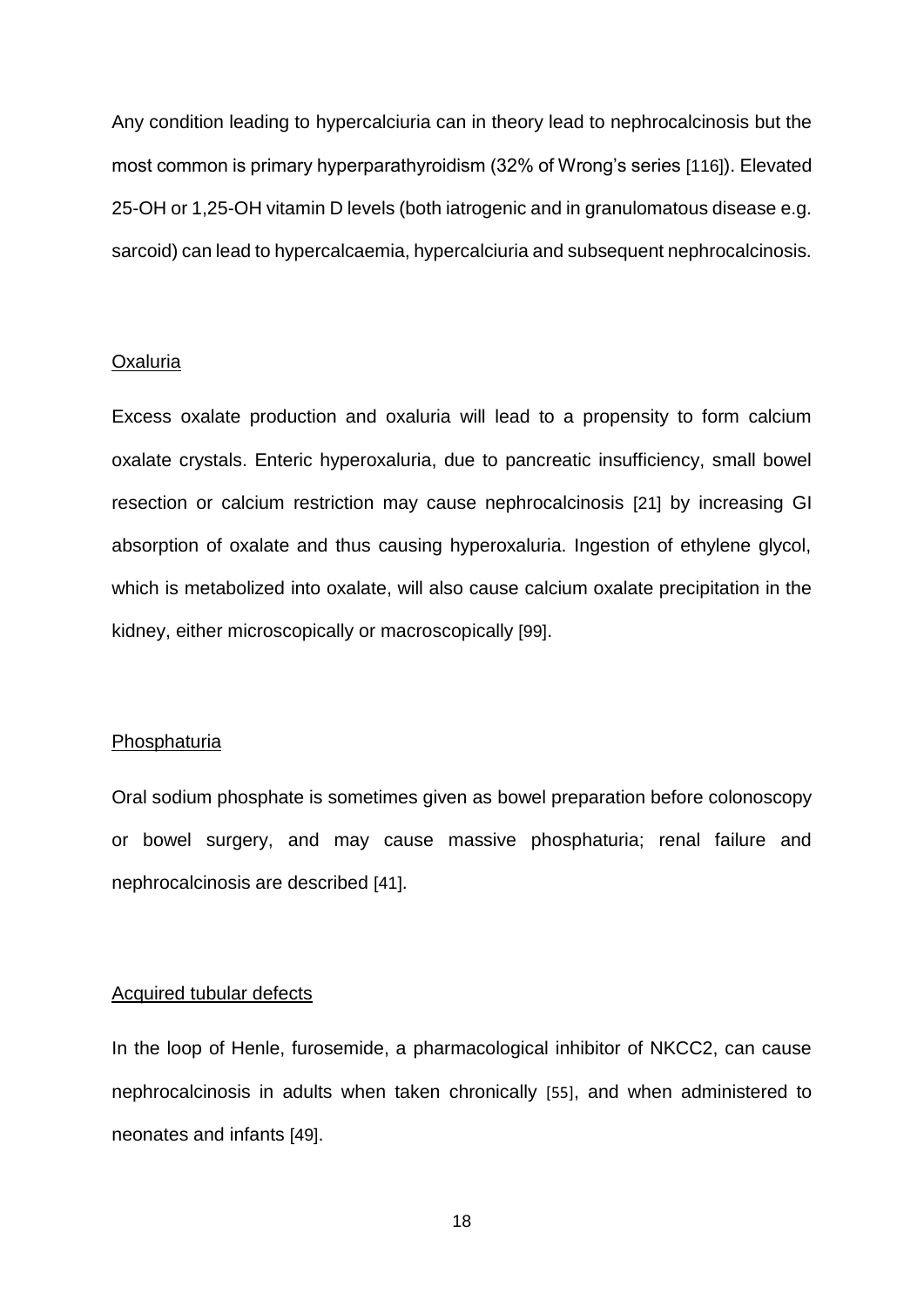In the collecting duct dRTA causing nephrocalcinosis, may occur with acquired disease, notably Sjögren syndrome [42], other autoimmune conditions, (such as Lupus) and Wilson disease [47].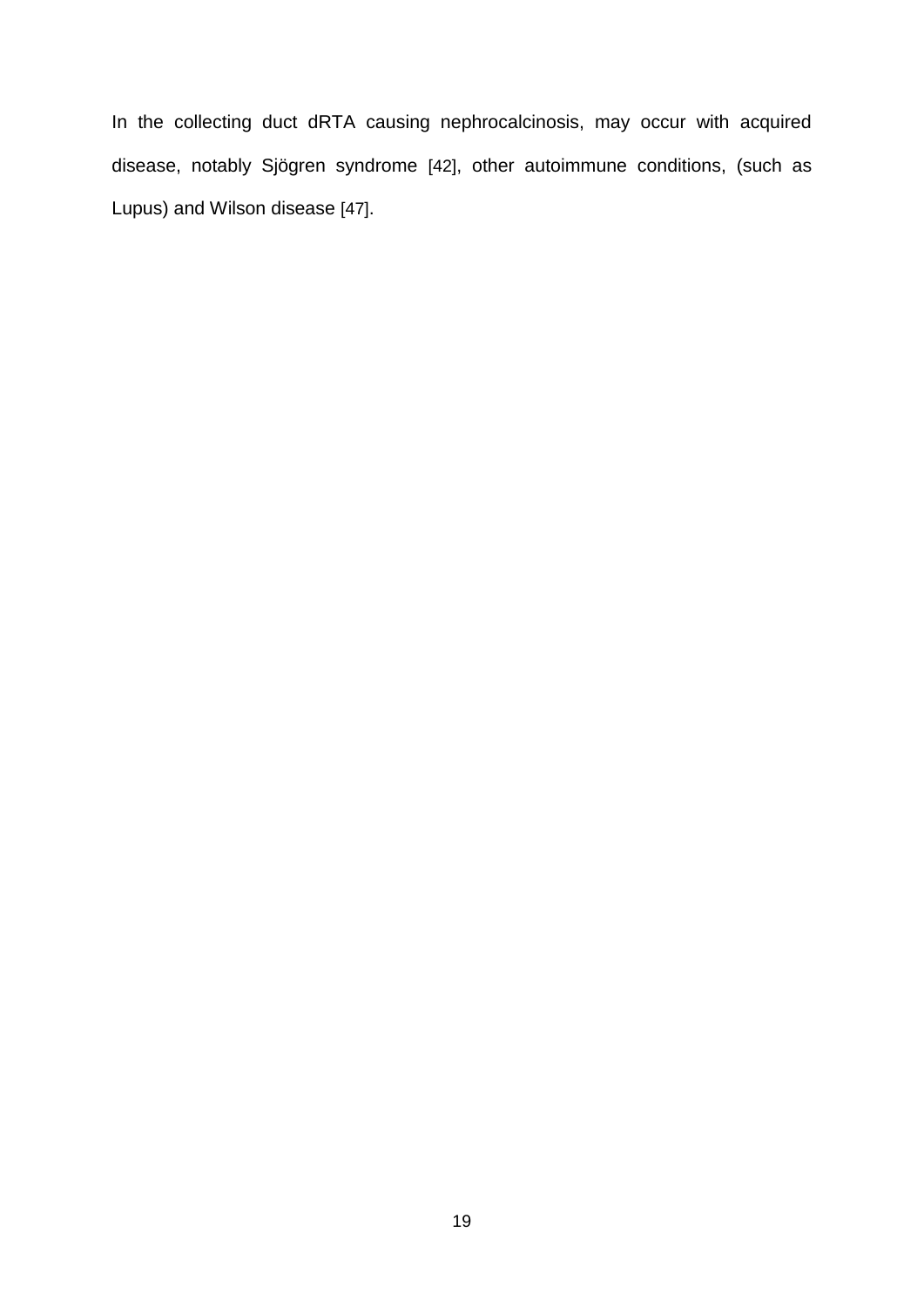#### Pathophysiological Aspects of Nephrocalcinosis

Calcium deposition in nephrocalcinosis can take the form of intratubular deposits, interstitial deposition (or microliths in the dilated tubules of medullary sponge kidneys).

#### *Intratubular nephrocalcinosis*

Nephrocalcinosis may occur via calcium phosphate or calcium oxalate crystals precipitating in the distal nephron when the tubular fluid becomes supersaturated. It is likely that a degree of precipitation occurs in tubules of healthy kidneys, however healthy tubular epithelial cells present a non-crystal binding surface to the lumen [105,106] and a loss of epithelial integrity increases crystal adhesion [105]. Crystal nucleation and growth is also inhibited by the urinary environment which is enriched with inhibitors of aggregation such as magnesium and Tamm Horsfall protein [32,60].

Dedifferentiated or regenerating tubular cells express various molecules including annexin 2, phosphatidyl serine hyaluronan and osteopontin, that have been shown to bind crystals [5,9,17,104].

Thus a failure of these defense mechanisms, often as a consequence of tubular injury, results in epithelial crystal adhesion and possible tubular crystal obstruction if the crystal becomes large enough to block the tubular lumen. Tubular obstruction will cause a functional loss of the obstructed tubule, presumably with the same sequelae that accompany other forms of obstruction.

Therefore it may be that tubular injury and/or failure of epithelial or of solute defenses against crystal nucleation and crystal growth are necessary prerequisites to calcification and nephrocalcinosis; perhaps in some part explaining why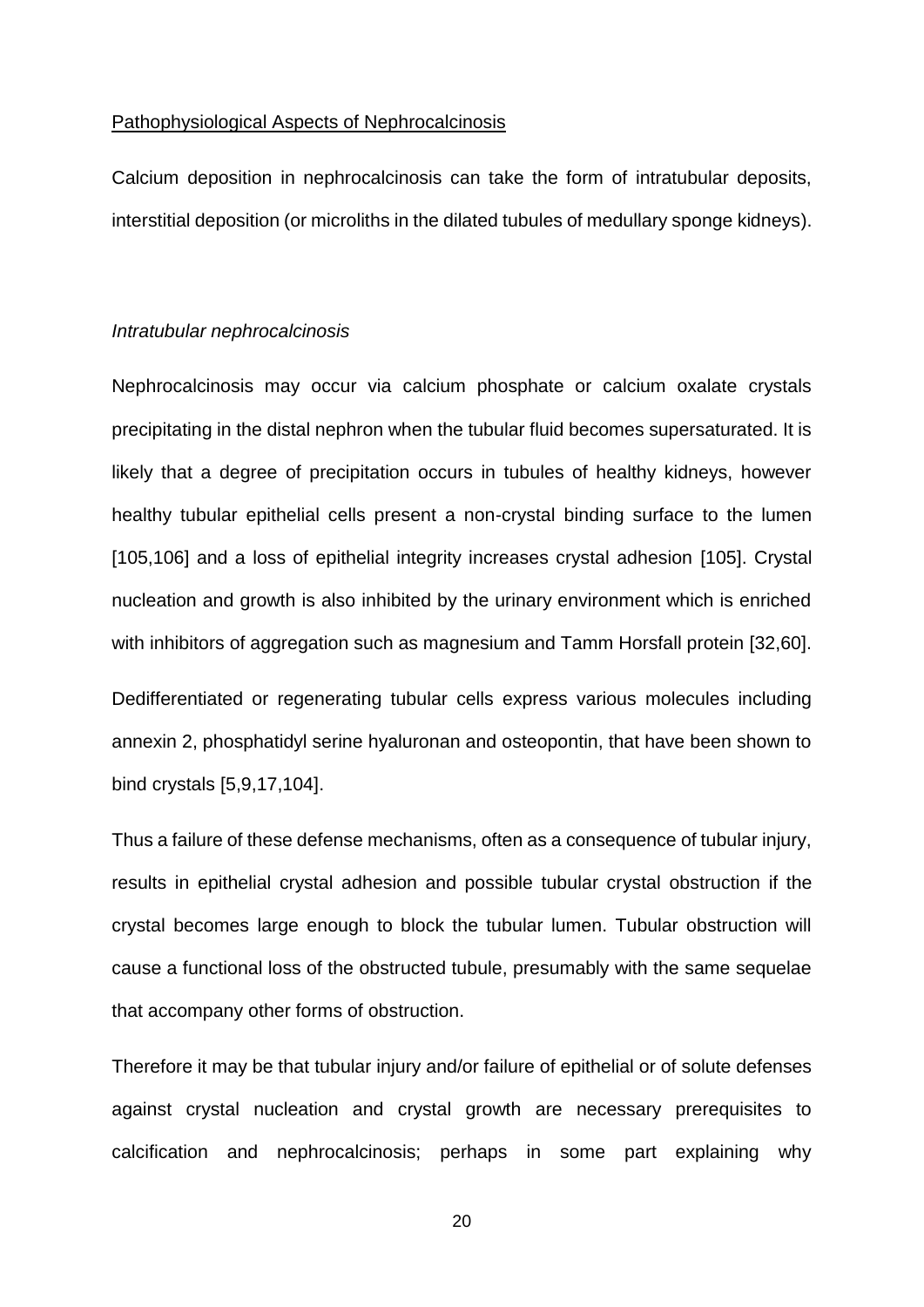nephrocalcinosis occurs in some conditions with modest hypercalciuria, and not in others in which it is more pronounced.

#### *Interstitial nephrocalcinosis*

Interstitial calcium deposition can either be formed de-novo or can come from translocation of intratubular deposits [63].

Evidence on the initial site of deposition in nephrocalcinosis is lacking, but in stone formers with Randall's plaques (which are exclusively formed of calcium phosphate), there is good evidence that the initial calcium phosphate deposition is at the basement membrane in the thin limb of the loop of Henle [35]; the basement membrane in the thin limb is unusually thick comprising collagen and a large amount of mucopolysaccarides [14], which could plausibly offer electrostatically charged sites to attract calcium and phosphate, offering a template for crystal formation. As these deposits expand by crystal growth, they invade the interstitium, the suburothelial space and eventually breach the urothelium [35]. Both inflammation and epithelial cell injury are notably absent from the Randall's plaque type of calcium deposition.

#### *Inflammation and oxalate deposition*

There is growing evidence that oxalate crystals may be pro-inflammatory. This may be mediated via their activation of the inflammasome nucleotide-binding domain, leucine-rich repeat (NALP-3). An inflammasome is a complex that consists of a sensor protein that once stimulated is able to activate the protease caspase-1. Caspase-1 is able to then cleave biologically inactive IL-1β and IL-18 to activate them [43,70]. Rats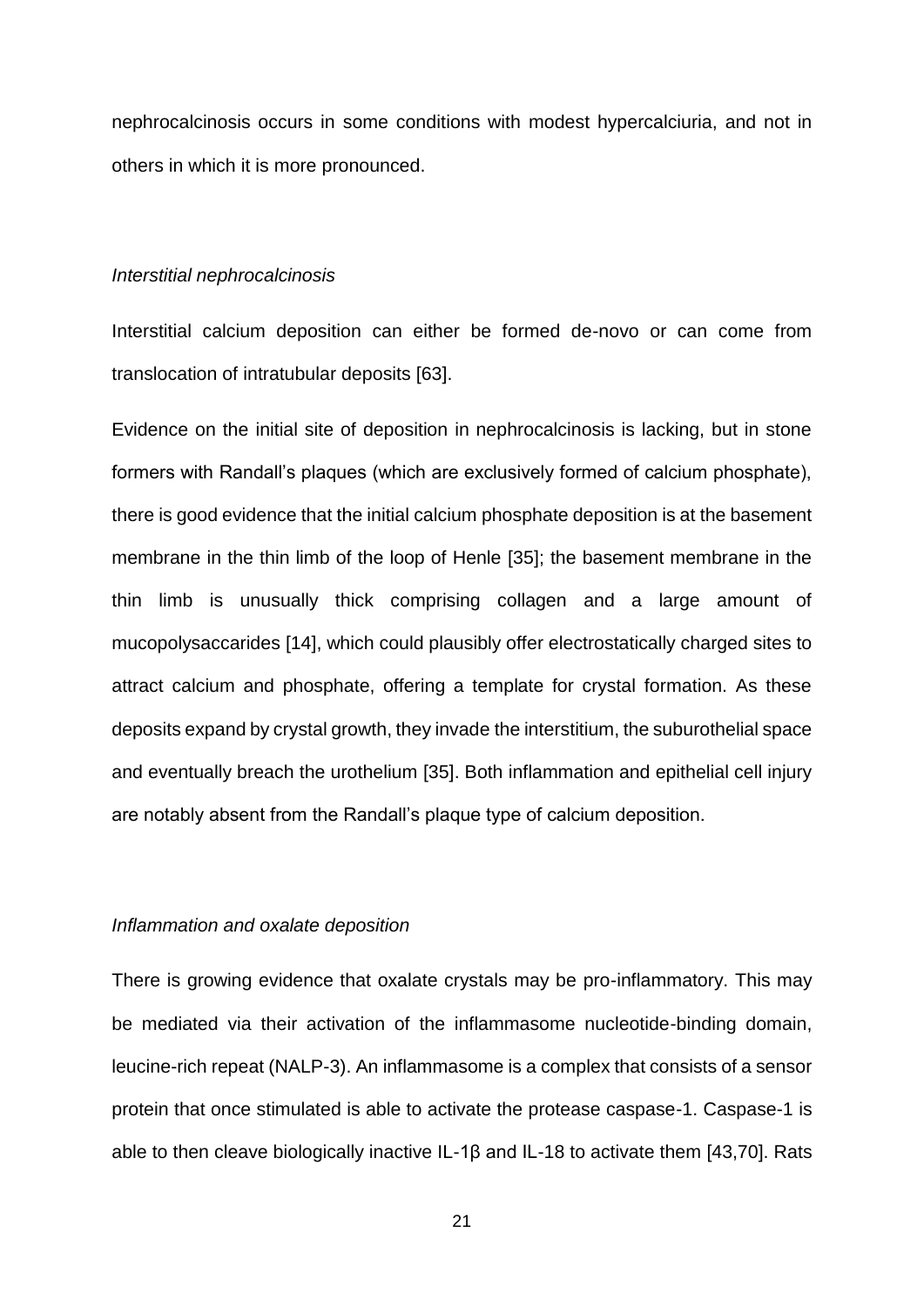fed an oxalate rich diet develop an interstitial infiltrate associated with calcium oxalate crystals and up-regulation of NALP-3 and IL-1β gene expression and associated renal failure [57]. Furthermore, NALP-3 null mice had decreased levels on renal inflammation and did not develop renal failure despite the presence of calcium oxalate crystal deposition [57].

Thus, it may be the case that in primary hyperoxaluria, inflammation and subsequent tubular epithelial damage occurs after calcium oxalate deposition; oxalate supersaturation in the proximal tubule as a result of an increased filtered load of oxalate in conjunction with active oxalate secretion by proximal tubular cells may cause calcium oxalate crystal nucleation and deposition in the S3 segment of the proximal tubule. This indeed appeared to be the case in PH1 patients with early disease before the onset of renal impairment [114].

Calcium phosphate crystals do not seem to induce inflammation in the same way. In a biopsy series of patients with calcium oxalate stones associated with Randall's plaques it was shown that even when there was extensive calcium phosphate deposition the cells of the associated collecting ducts appeared normal. In contrast, patients with crystal deposition directly in the collecting ducts in intestinal bypass patients (i.e. calcium oxalate crystals) there was associated fibrosis in the surrounding renal tissue [35]. However the same group demonstrated that there is inflammation surrounding crystal deposition within the tubules or dRTA patients where the crystals are likely to be calcium phosphate [34]. It has also been shown that calcium phosphate crystals can activate NALP-3 in vitro [80].

However, the inflammation associated with oxalate deposition may play an important part in the progressive renal failure of primary hyperoxaluria, and indeed the renal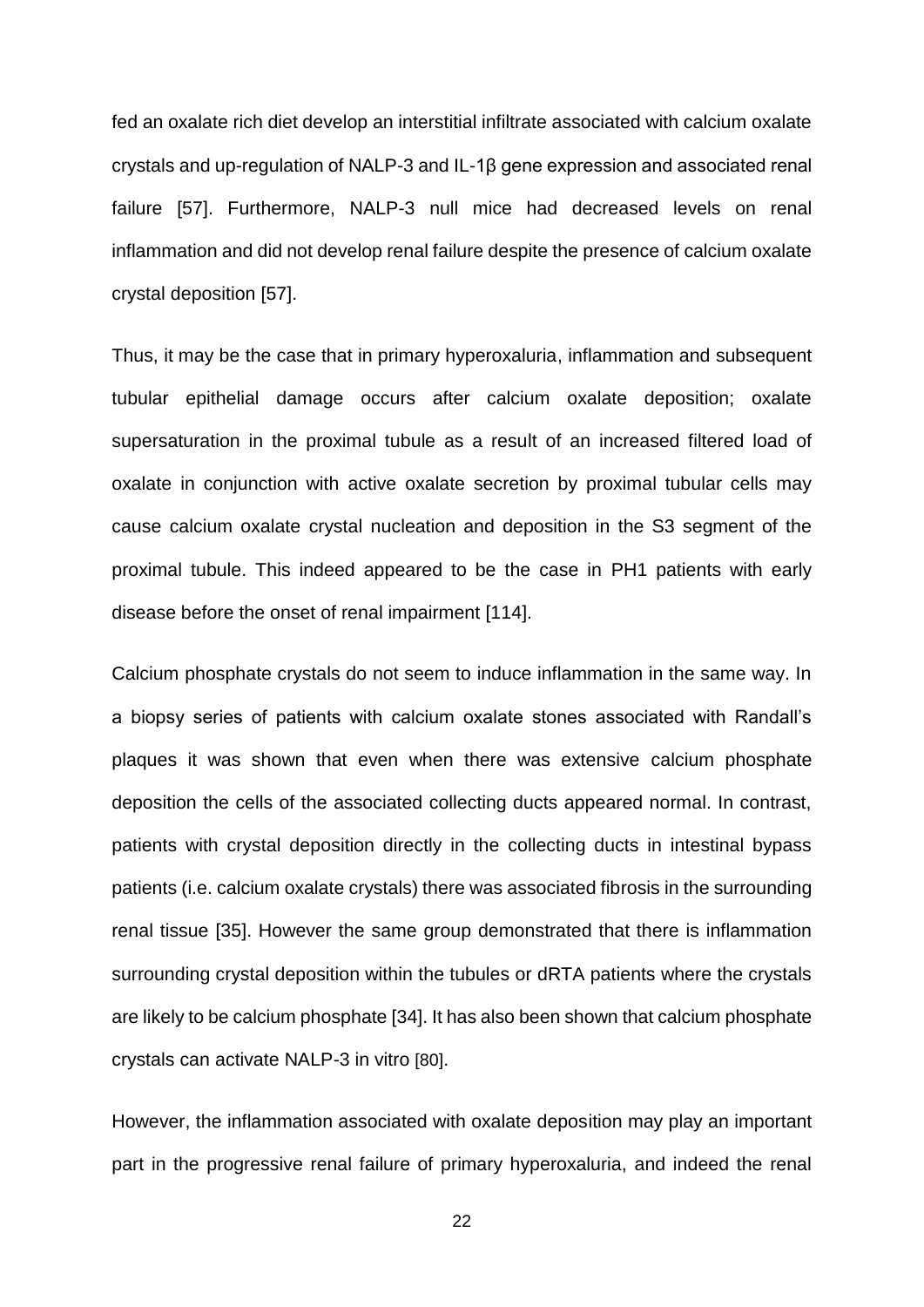dysfunction in other hyperoxaluric states.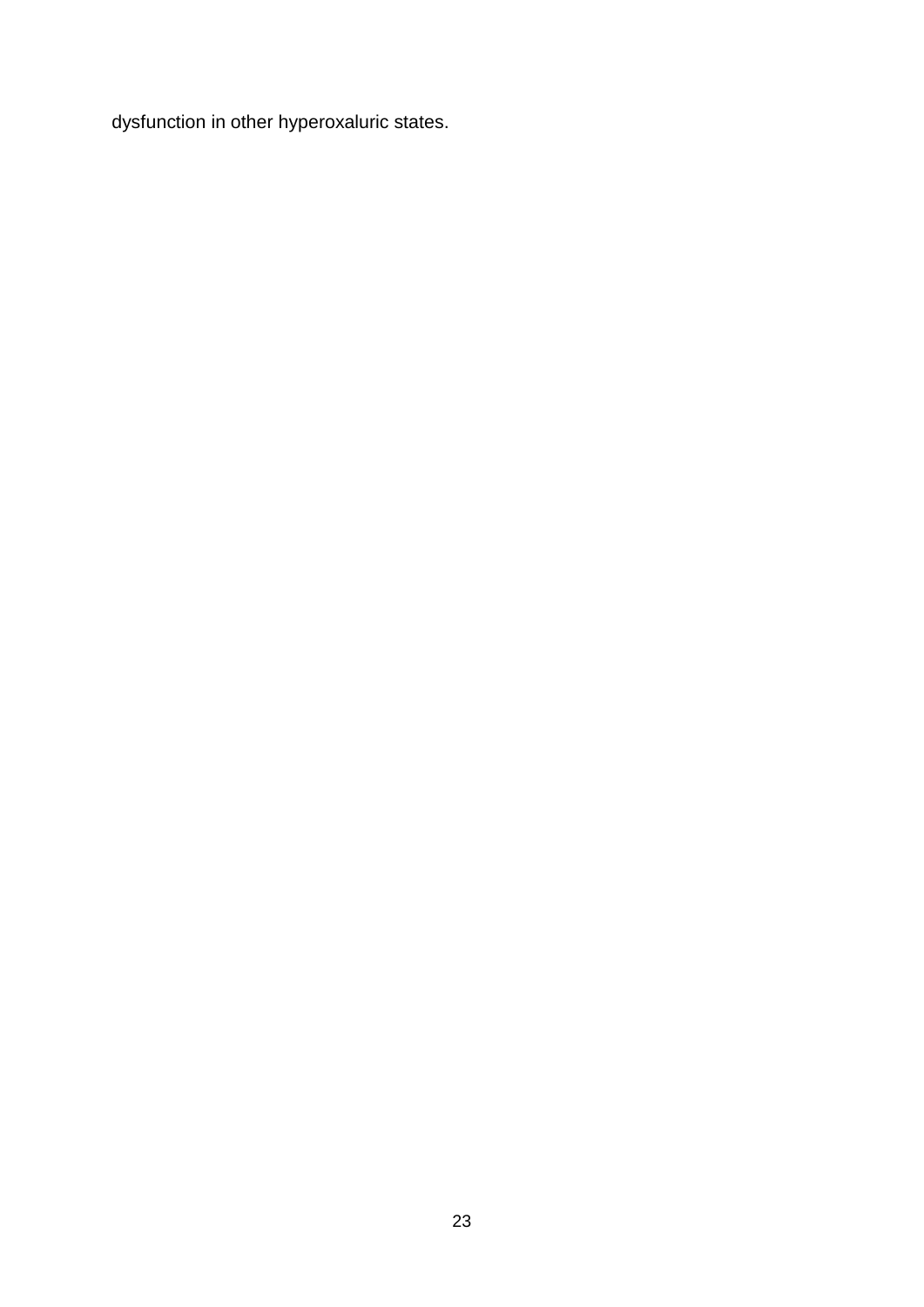#### Clinical Aspects of Nephrocalcinosis

#### *Clinical features*

Nephrocalcinosis is an insidious process that is usually detected on incidental radiological investigation. However, if nephrocalcinosis does cause symptoms, the most usual symptom is renal colic, either from associated nephrolithiasis, or possibly from the extrusion of an interstitial calcified nodule into a calyx [78].

Medullary nephrocalcinosis can cause defects in the function of the distal nephron, either *distal renal tubular acidosis* or *diabetes insipidus*. Distal renal tubular acidosis may be either a cause or a consequence of nephrocalcinosis, and was first described by Wrong in a patient who had nephrocalcinosis from vitamin D intoxication [116]. Diabetes insipidus leading to a defective urinary concentrating ability may cause polyuria and nocturia. These defects may occur due to medullary deposition of calcium disrupting the structure and function of the loop of Henle and the medullary collecting duct, and may also occur with hypercalcemia, if present [44,113].

As nephrocalcinosis develops within the medullary interstitium it causes relative hypoxia and inflammation. Polycythemia has been reported in nephrocalcinosis and it has been suggested that is in part driven by the hypoxic medulla [1].

#### *Investigations*

By definition, only macroscopic nephrocalcinosis is amenable to imaging diagnosis. Nephrocalcinosis can be diagnosed on plain radiographs, ultrasound and CT; magnetic resonance imaging is a poor modality to detect calcification [64]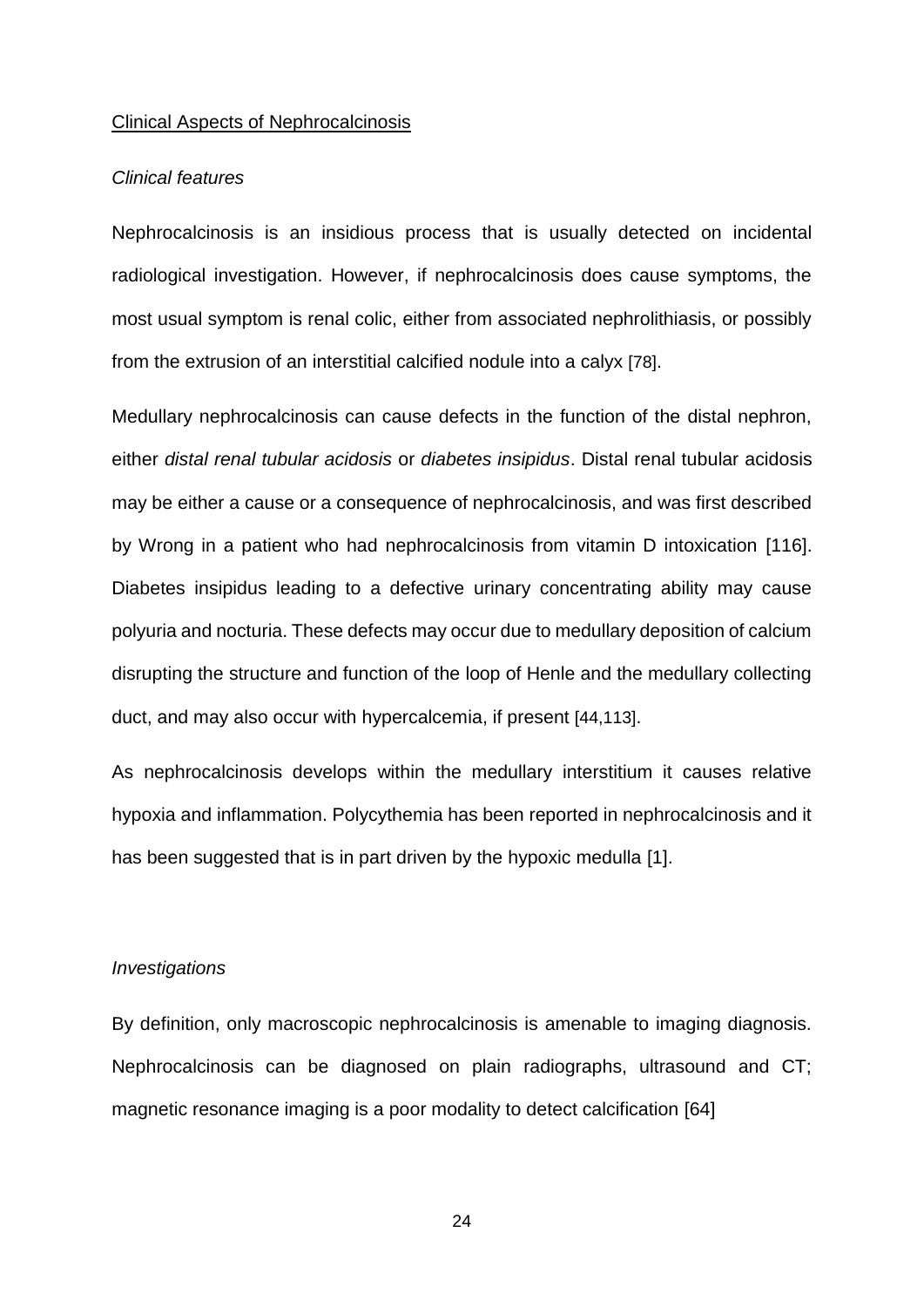Early medullary nephrocalcinosis may be demonstrated as echogenic pyramids sonographically before it is visible on a plain film [3,39]; however there may be alterations in renal parenchymal echogenicity in a number of different diseases [69].

Computed tomography (CT) is the most sensitive modality for imaging calcium, and is less operator dependent than ultrasonography. However, a study comparing ultrasound and CT in the diagnosis of nephrocalcinosis demonstrated a sensitivity of 85-91% with ultrasound, 86-92% with CT and only 66-82% with plain kidney-ureterbladder (KUB) radiograph [20]. Specificity was best (89%) when ultrasound and CT were used together as there is occasionally a lack of concordance in the two modalities. Where calcium deposition is seen at papillary tips it is impossible to distinguish whether these are due to Randall's plaques, intra-tubular crystal deposition or if these are just calyceal stones [72]. Indeed it has been shown that even when there appears to be extensive degrees of nephrocalcinosis on radiological studies these may turn out to be nephrolithiasis in the collecting system [72].

Once the diagnosis of nephrocalcinosis is made, further investigation is warranted to determine the underlying cause; as this affects both the management and prognosis.

Laboratory investigations in a patient with diagnosed nephrocalcinosis are aimed at identifying an underlying cause.

These should include measurement of the serum and urine electrolytes, calcium, phosphate and creatinine. As two of the 3 leading causes of nephrocalcinosis are hyperparathyroidism and dRTA (the other being MSK) [78], a serum parathyroid hormone should be measured to exclude the first and a serum bicarbonate and an accurate urine pH to exclude the latter if there is a metabolic acidosis, or a urinary acidification test with ammonium chloride [115] or furosemide and fludrocortisone [107],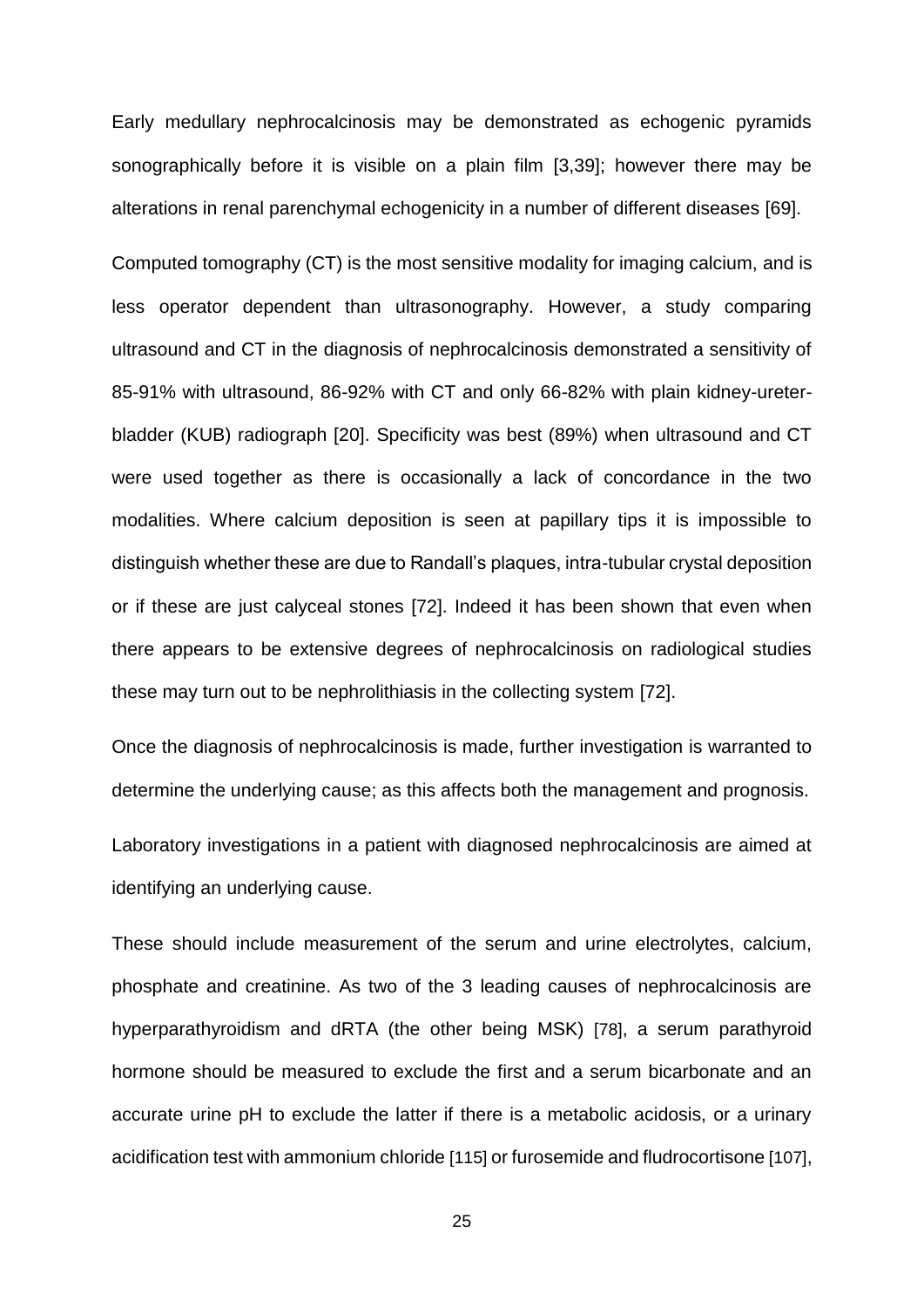if the serum bicarbonate is in the normal range. Also, two 24-hour urine collections should be made to measure the 24-hour excretion of oxalate, citrate and creatinine.

#### *Clinical course and treatment*

In most cases of nephrocalcinosis the lesion is permanent once present, although in rare cases, lessening of medullary nephrocalcinosis has been reported after a metabolic defect has been corrected. In most patients, the underlying disease is not amenable to treatment and the best that can be achieved is to avoid the nephrocalcinosis getting worse. This might be disease specific therapy, such as oral alkali supplementation in dRTA (to reduce systemic acidosis, reduce hypercalciuria and increase urinary citrate) or liver transplantation in primary hyperoxaluria.

Generalized measures to reduce hypercalciuria should help slow the deposition of parenchymal calcium in most cases, although any evidence for this is conspicuously lacking; this could involve dietary restriction of sodium and the administration of thiazide diuretics.

Progressive renal failure is typical in mainly four of the diseases that cause nephrocalcinosis, primary hyperoxaluria, familial hypomagnesemia with hypercalciuria and nephrocalcinosis, Dent disease and Lowe syndrome. These patients need counseling and appropriate monitoring.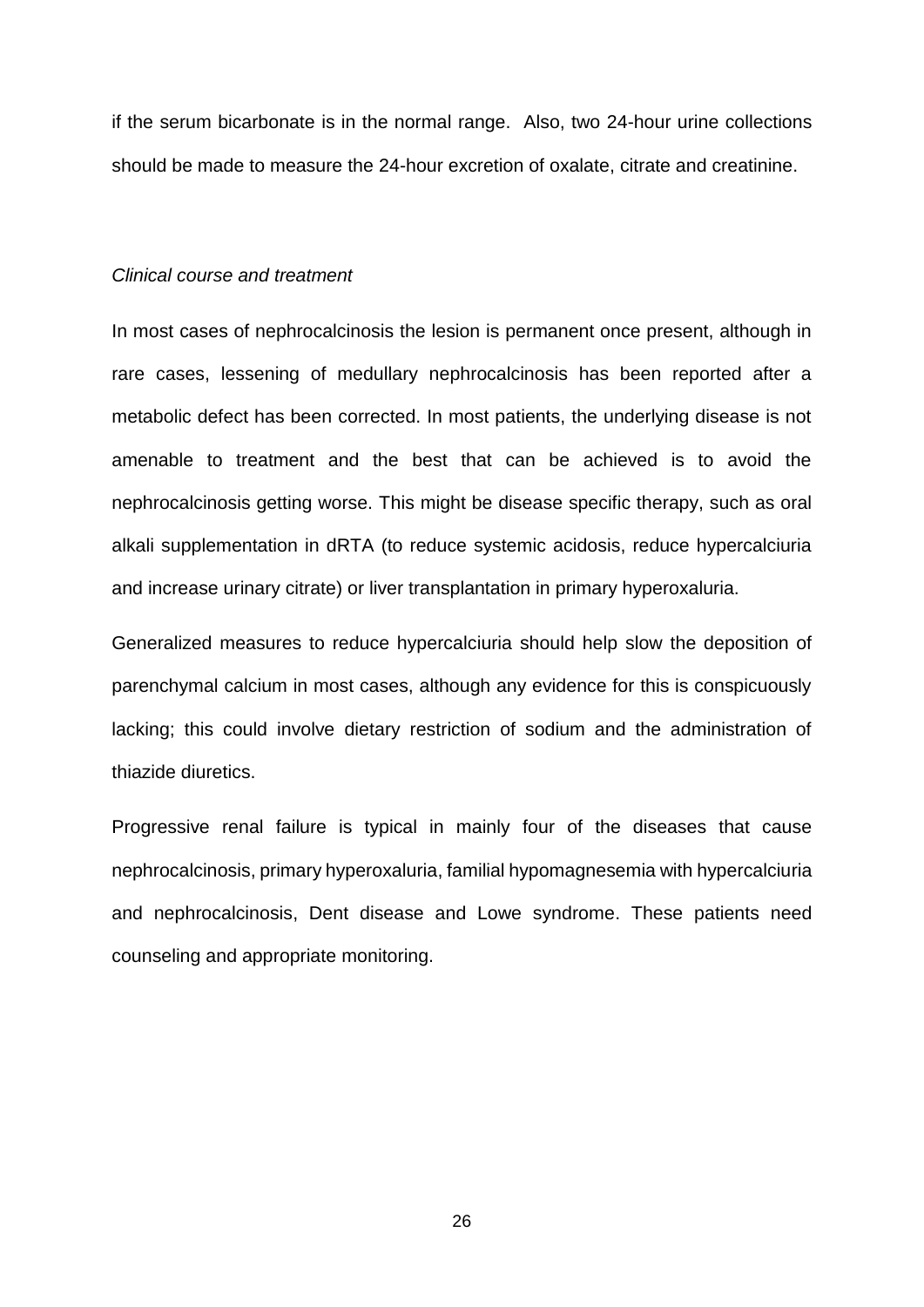# **Conclusion**

Medullary nephrocalcinosis is a relatively frequent finding in nephrological practice. Although nephrocalcinosis can cause a number of clinical problems, progressive renal failure is an uncommon complication in the absence of obstructing stone disease. Pain and recurrent infection are more likely, if symptoms are present at all.

While nephrocalcinosis occurs within a wide spectrum of pathophysiology, the commonest three causes in adults are primary hyperparathyroidism, distal renal tubular acidosis and medullary sponge kidney, in that order [116]. Knowledge of the systemic and renal specific causes of nephrocalcinosis will help to identify the primary lesion, be it genetic, or acquired. As some may cause ESRF, and others may cause systemic disease, making a diagnosis is clinically important.

Our understanding of the pathophysiology behind many of the genetic conditions associated with nephrocalcinosis has advanced significantly over recent decades. There are however many unanswered questions: Why are some forms of nephrocalcinosis associated with progressive CKD and others not? Why do some patients with hypercalciuria consistently fail to develop nephrocalcinosis while others often with lower urinary calcium concentrations do? What is the mechanism of nephrocalcinosis in insulin receptor mutations? And what are the exact molecular players in proximal calcium reabsorption?

Further investigation into these questions concerning renal calcification may lead to greater understanding not only of the physiology of the kidney, but perhaps also to the phenomena of ectopic calcification elsewhere and, eventually, to better treatments.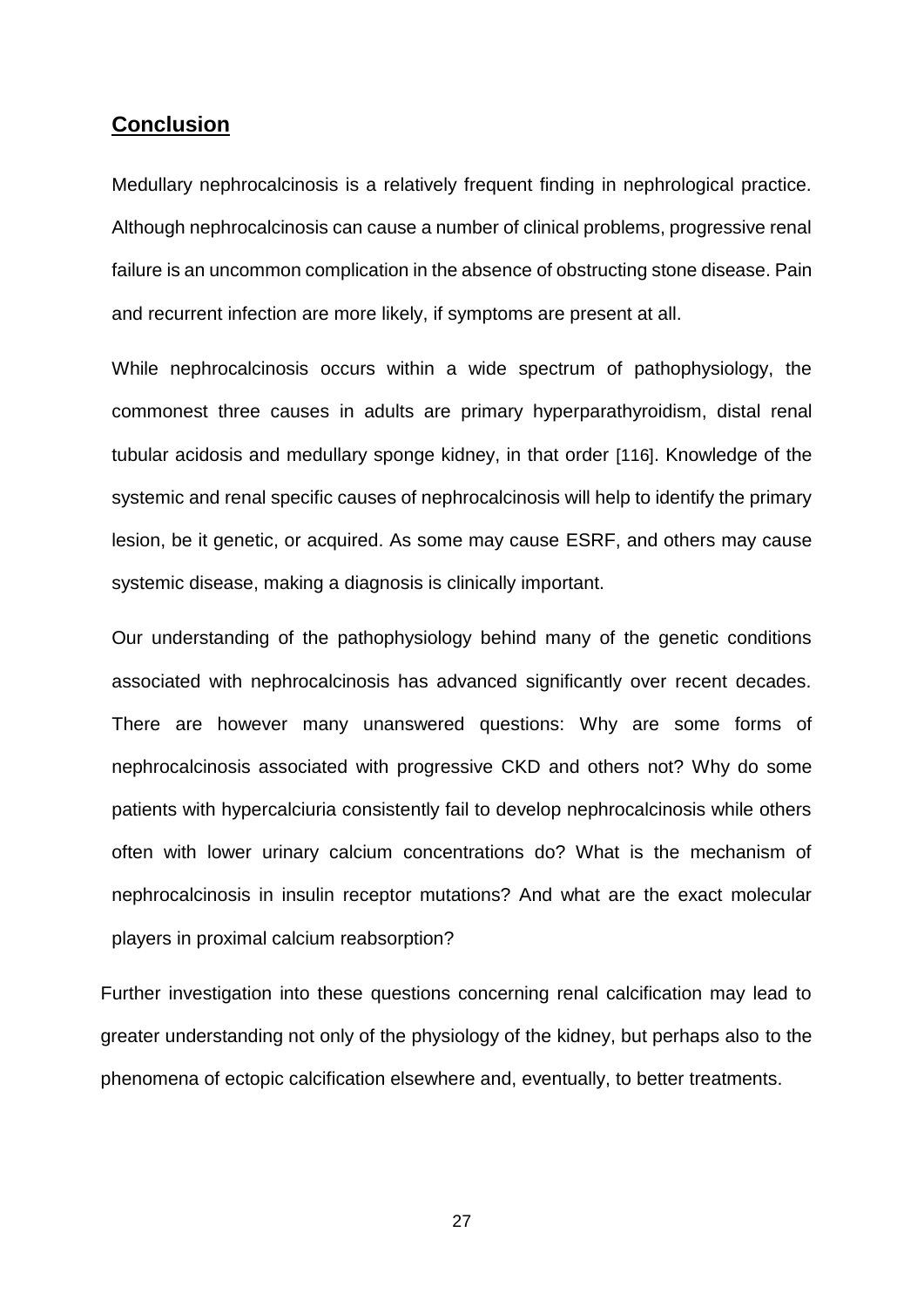# **Acknowledgments**

DB and RK acknowledge support from the European Union, FP7 (grant agreement 2012-305608, "European Consortium for High-Throughput Research in Rare Kidney Diseases [EURenOmics]").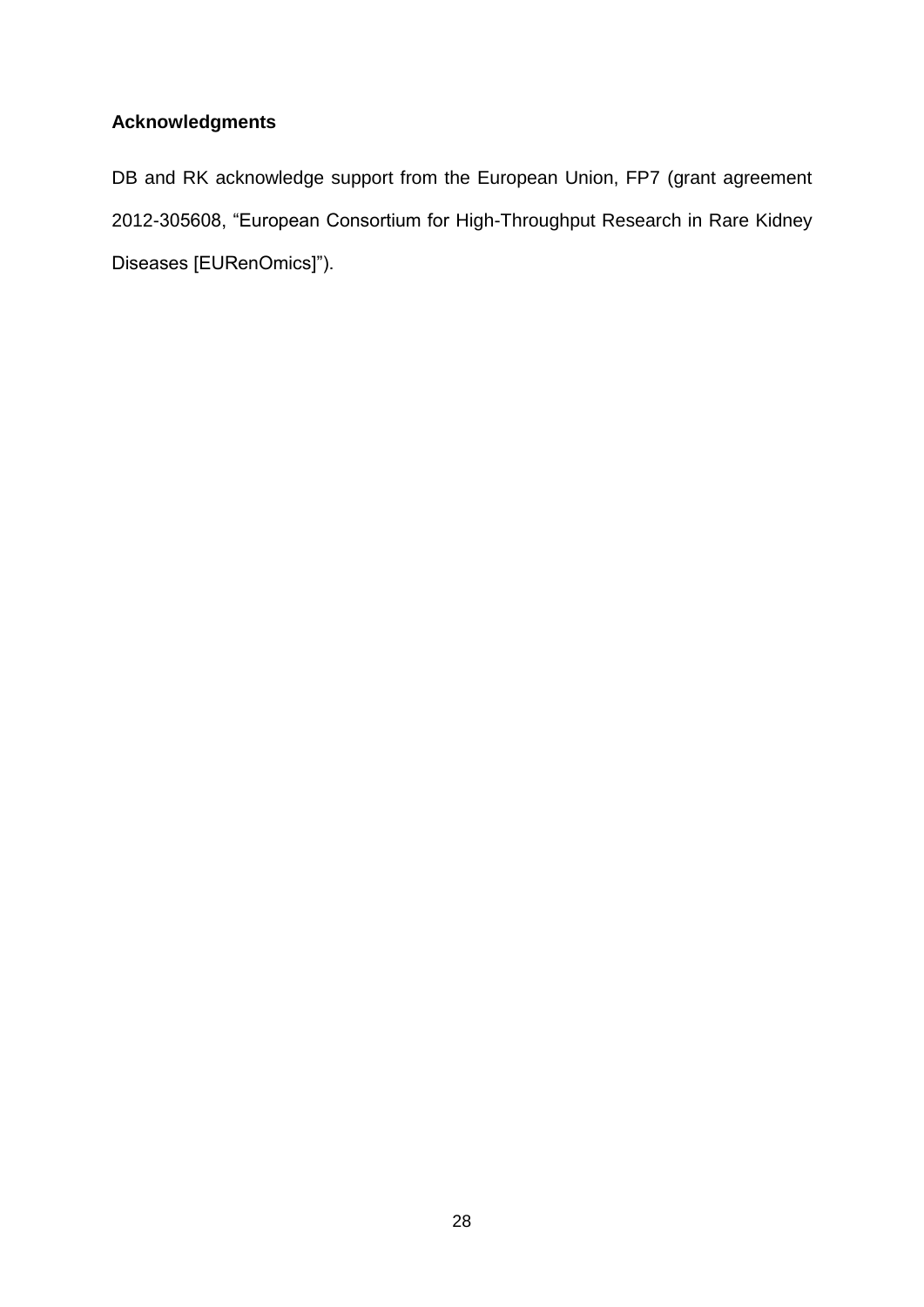### References

- [1] Agroyannis B, Koutsikos D, Exarchou HT, Yatzidis H. Erythrocytosis in type I renal tubular acidosis with nephrocalcinosis. Nephrol. Dial. Transplant. 1992 Jan 1;7(4):365–366.
- [2] Albright FMD, Baird PCMD, Cope OMD, Bloomberg E. STUDIES ON THE PHYSIOLOGY OF THE PARATHYROID GLANDS. IV. RENAL COMPLICATIONS OF HYPERPARATHYROIDISM. J. Med. Sci. 1934 Jan;187(1):49–64.
- [3] Al-Murrani B, Cosgrove DO, Svensson WE, Blaszczyk M. Echogenic rings An ultrasound sign of early nephrocalcinosis. Clin. Radiol. 1991 Jul 1;44(1):49–51.
- [4] Arons WL, Christensen WR, Sosman MC. Nephrocalcinosis Visible By X-Ray Associated With Chronic Glomerulonephritis. Ann. Intern. Med. 1955 Feb 1;42(2):260–282.
- [5] Asselman M, Verhulst A, Broe ME de, Verkoelen CF. Calcium Oxalate Crystal Adherence to Hyaluronan-, Osteopontin-, and CD44-Expressing Injured/Regenerating Tubular Epithelial Cells in Rat Kidneys. J. Am. Soc. Nephrol. 2003 Dec 1;14(12):3155–3166.
- [6] Barcia JP, Strife CF, Langman CB. Infantile hypophosphatasia: Treatment options to control hypercalcemia, hypercalciuria, and chronic bone demineralization. J. Pediatr. 1997 May;130(5):825–828.
- [7] Belmont JW, Reid B, Taylor W, Baker SS, Moore WH, Morriss MC, et al. Congenital sucrase-isomaltase deficiency presenting with failure to thrive, hypercalcemia, and nephrocalcinosis. BMC Pediatr. 2002 Apr 25;2(1):4.
- [8] Belostotsky R, Seboun E, Idelson GH, Milliner DS, Becker-Cohen R, Rinat C, et al. Mutations in DHDPSL Are Responsible For Primary Hyperoxaluria Type III. Am. J. Hum. Genet. 2010 Sep 10;87(3):392–399.
- [9] Bigelow MW, Wiessner JH, Kleinman JG, Mandel NS. Surface exposure of phosphatidylserine increases calcium oxalate crystal attachment to IMCD cells. Am. J. Physiol. - Ren. Physiol. 1997 Jan 1;272(1):F55–F62.
- [10] Bockenhauer D, Bokenkamp A, Hoff W van't, Levtchenko E, Holthe JEK, Tasic V, et al. Renal Phenotype in Lowe Syndrome: A Selective Proximal Tubular Dysfunction. Clin. J. Am. Soc. Nephrol. 2008 Sep 1;3(5):1430–1436.
- [11] Bökenkamp A, Böckenhauer D, Cheong HI, Hoppe B, Tasic V, Unwin R, et al. Dent-2 Disease: A Mild Variant of Lowe Syndrome. J. Pediatr. 2009 Jul;155(1):94–99.
- [12] Boyden LM, Choi M, Choate KA, Nelson-Williams CJ, Farhi A, Toka HR, et al. Mutations in kelch-like 3 and cullin 3 cause hypertension and electrolyte abnormalities. Nature. 2012 Feb 2;482(7383):98–102.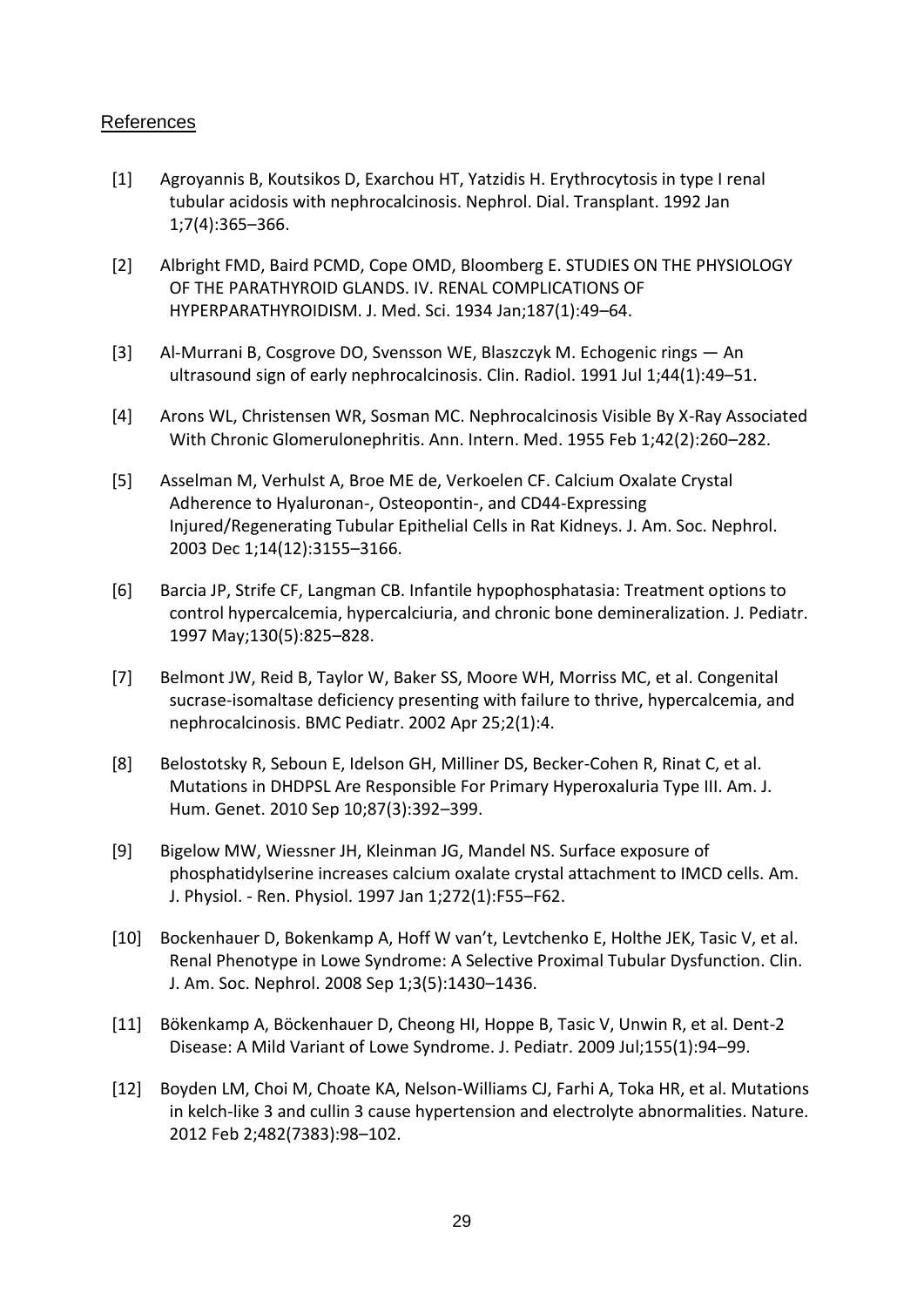- [13] Bruce LJ, Cope DL, Jones GK, Schofield AE, Burley M, Povey S, et al. Familial distal renal tubular acidosis is associated with mutations in the red cell anion exchanger (Band 3, AE1) gene. J. Clin. Invest. 1997 Oct 1;100(7):1693–1707.
- [14] Bulger RE, Trump BF. Fine structure of the rat renal papilla. Am. J. Anat. 1966 May 1;118(3):685–721.
- [15] Caldwell EF, Mayor LR, Thomas MG, Danpure CJ. Diet and the frequency of the alanine:glyoxylate aminotransferase Pro11Leu polymorphism in different human populations. Hum. Genet. 2004 Nov;115(6):504–509.
- [16] Calviño J, Romero R, Blanco M, Lens XM, Novoa D, Sanchez-Guisande D. Cortical nephrocalcinosis induced by extracorporeal shock wave lithotripsy. Nephron. 1999 Feb;81(2):242–243.
- [17] Carr G, Simmons NL, Sayer JA. Disruption of clc-5 leads to a redistribution of annexin A2 and promotes calcium crystal agglomeration in collecting duct epithelial cells. Cell. Mol. Life Sci. CMLS. 2006 Jan 25;63(3):367–377.
- [18] Chandrasekharappa SC, Guru SC, Manickam P, Olufemi S-E, Collins FS, Emmert-Buck MR, et al. Positional Cloning of the Gene for Multiple Endocrine Neoplasia-Type 1. Science. 1997 Apr 18;276(5311):404–407.
- [19] Chau H, El-Maadawy S, McKEE MD, Tenenhouse HS. Renal Calcification in Mice Homozygous for the Disrupted Type IIa Na/Pi Cotransporter Gene Npt2. J. Bone Miner. Res. 2003 Apr 1;18(4):644–657.
- [20] Cheidde L, Ajzen SA, Tamer Langen CH, Christophalo D, Pfeferman Heilberg I. A Critical Appraisal of the Radiological Evaluation of Nephrocalcinosis. Nephron Clin. Pract. 2007 May 22;106(3):c119–c124.
- [21] Chikos PM, McDonald GB. Regional Enteritis Complicated by Nephrocalcinosis and Nephrolithiasis. Radiology. 1976 Oct 1;121(1):75–76.
- [22] Cramer GG, Fuglestad JR. Cortical calcification in renal cortical necrosis. Am. J. Roentgenol. 1965 Oct 1;95(2):344–348.
- [23] Danpure CJ. Advances in the enzymology and molecular genetics of primary hyperoxaluria type 1. Prospects for gene therapy. Nephrol. Dial. Transplant. 1995 Jan 1;10(supp8):24–29.
- [24] Danpure C j., Jennings P. Peroxisomal alanine:glyoxylate aminotransferase deficiency in primary hyperoxaluria type I. FEBS Lett. 1986 May 26;201(1):20–34.
- [25] Dasgupta D, Wee MJ, Reyes M, Li Y, Simm PJ, Sharma A, et al. Mutations in SLC34A3/NPT2c Are Associated with Kidney Stones and Nephrocalcinosis. J. Am. Soc. Nephrol. 2014 Apr 3;ASN.2013101085.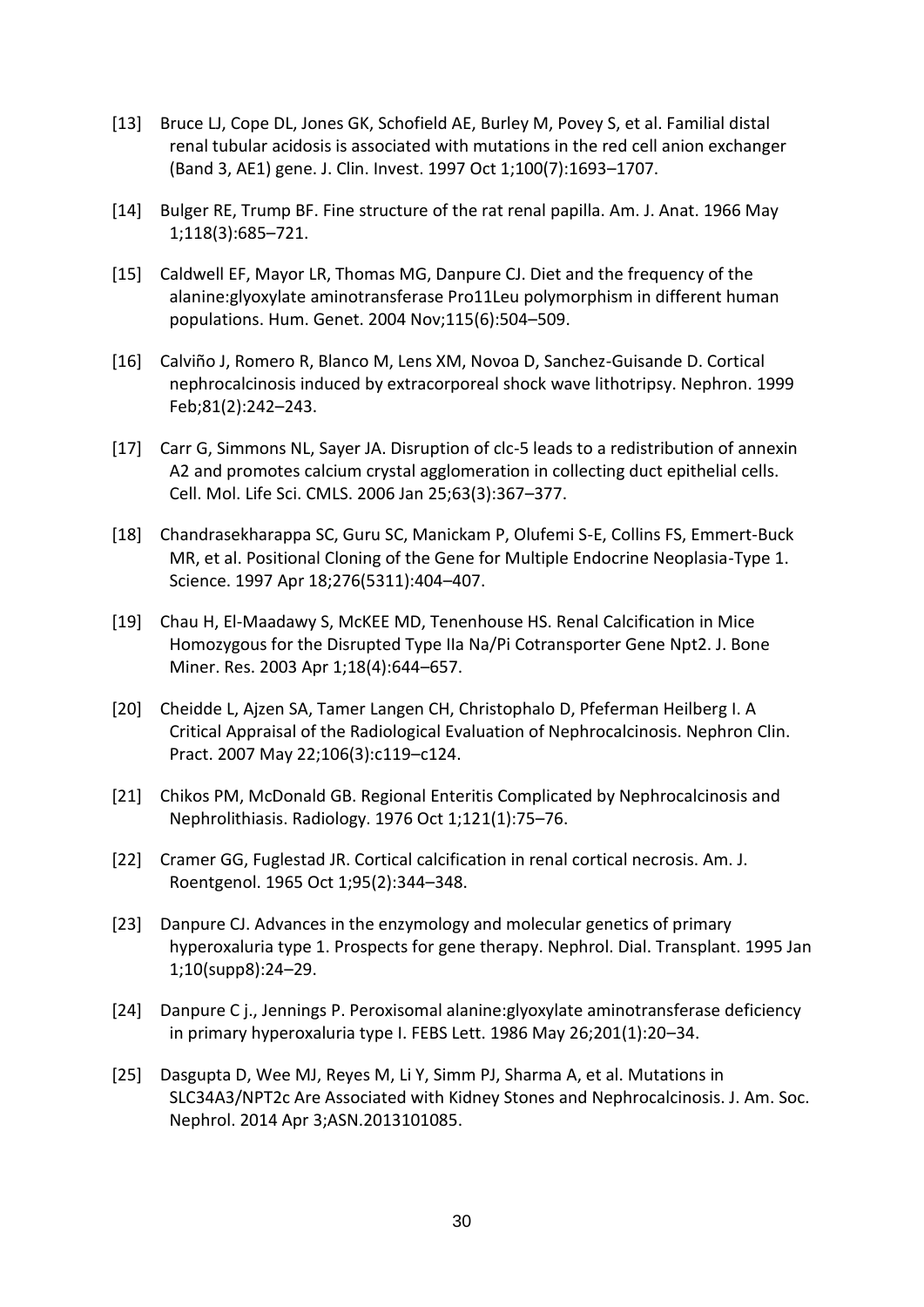- [26] Dent CE, Friedman M. Hypercalcuric Rickets Associated with Renal Tubular Damage. Arch. Dis. Child. 1964 Jun;39(205):240–249.
- [27] Devuyst O, Thakker RV. Dent's disease. Orphanet J. Rare Dis. 2010 Oct 14;5(1):1–8.
- [28] Dinour D, Beckerman P, Ganon L, Tordjman K, Eisenstein Z, Holtzman EJ. Loss-of-Function Mutations of CYP24A1, the Vitamin D 24-Hydroxylase Gene, Cause Longstanding Hypercalciuric Nephrolithiasis and Nephrocalcinosis. J. Urol. 2013 Aug;190(2):552–557.
- [29] Diouf B, Ka EHF, Calender A, Giraud S, Diop TM. Association of medullary sponge kidney disease and multiple endocrine neoplasia type IIA due to RET gene mutation: is there a causal relationship? Nephrol. Dial. Transplant. 2000 Dec 1;15(12):2062– 2063.
- [30] Drummond KN, Michael AF, Ulstrom RA, Good RA. The blue diaper syndrome: Familial hypercalcemia with nephrocalcinosis and indicanuria: A new familial disease, with definition of the metabolic abnormality. Am. J. Med. 1964 Dec;37(6):928–948.
- [31] Ekengren K. Renal cortical calcification in pyelonephritis. Ann. Radiol. (Paris). 1973 Jan;16(3-4):223–226.
- [32] Em W. Inhibitors of stone formation. Semin. Nephrol. 1996 Sep;16(5):474–486.
- [33] Estévez R, Boettger T, Stein V, Birkenhäger R, Otto E, Hildebrandt F, et al. Barttin is a Cl- channel β-subunit crucial for renal Cl- reabsorption and inner ear K+ secretion. Nature. 2001 Nov 29;414(6863):558–561.
- [34] Evan AP, Lingeman J, Coe F, Shao Y, Miller N, Matlaga B, et al. Renal histopathology of stone-forming patients with distal renal tubular acidosis. Kidney Int. 2007 Apr;71(8):795–801.
- [35] Evan AP, Lingeman JE, Coe FL, Parks JH, Bledsoe SB, Shao Y, et al. Randall's plaque of patients with nephrolithiasis begins in basement membranes of thin loops of Henle. J. Clin. Invest. 2003 Mar 1;111(5):607–616.
- [36] Fabris A, Lupo A, Ferraro PM, Anglani F, Pei Y, Danza FM, et al. Familial clustering of medullary sponge kidney is autosomal dominant with reduced penetrance and variable expressivity. Kidney Int. 2013 Feb;83(2):272–277.
- [37] Fathallah DM, Bejaoui M, Sly WS, Lakhoua R, Dellagi K. A unique mutation underlying carbonic anhydrase II deficiency syndrome in patients of Arab descent. Hum. Genet. 1994 Nov;94(5):581–582.
- [38] Gambaro G, Feltrin GP, Lupo A, Bonfante L, D'Angelo A, Antonello A. Medullary sponge kidney (Lenarduzzi–Cacchi–Ricci disease): A Padua Medical School discovery in the 1930s. Kidney Int. 2006 Jan 4;69(4):663–670.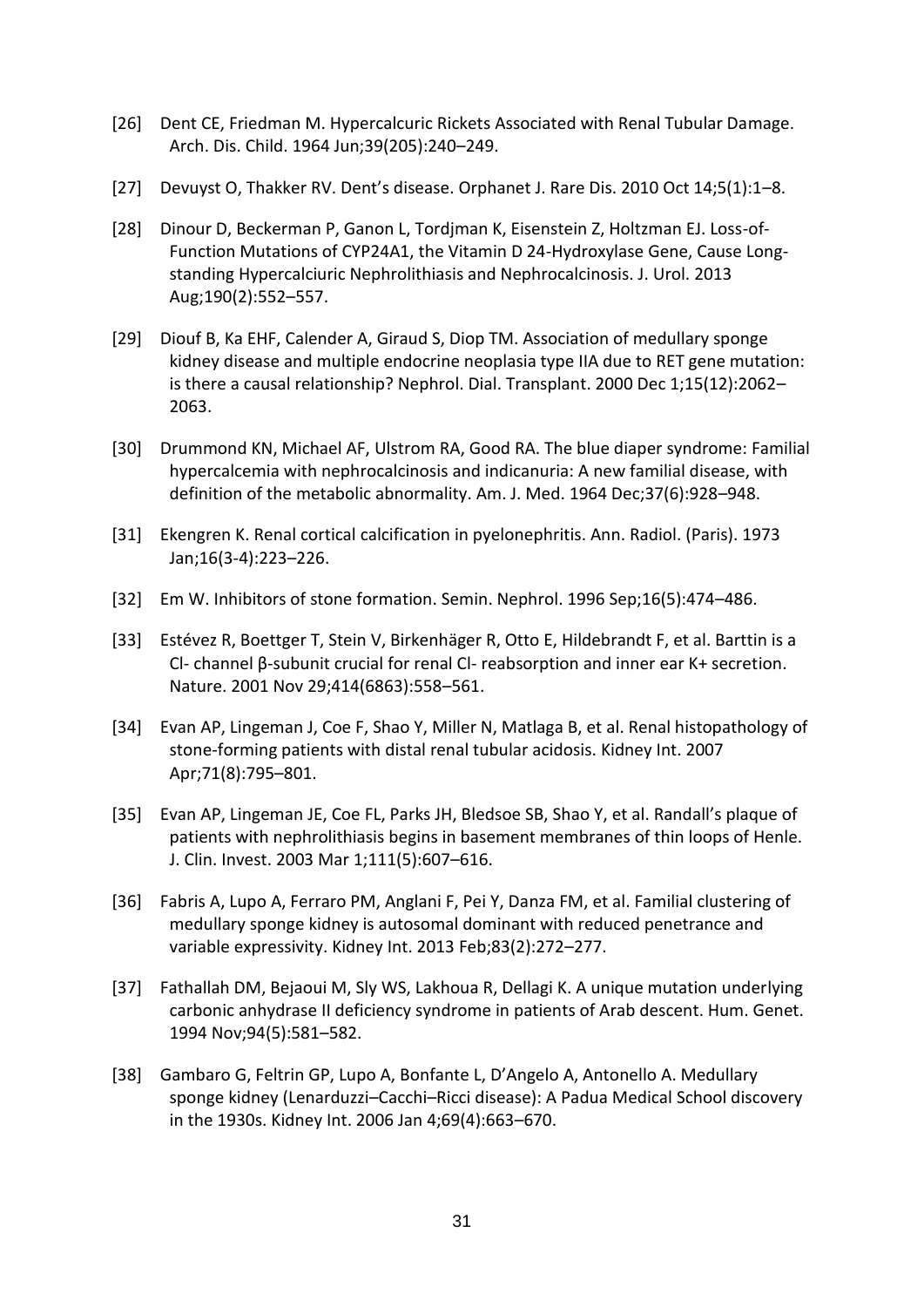- [39] Glazer GM, Callen PW, Filly RA. Medullary nephrocalcinosis: sonographic evaluation. AJR Am. J. Roentgenol. 1982 Jan;138(1):55–57.
- [40] Goldfarb DS. A Woman with Recurrent Calcium Phosphate Kidney Stones. Clin. J. Am. Soc. Nephrol. 2012 Jul 1;7(7):1172–1178.
- [41] Gonlusen G, Akgun H, Ertan A, Olivero J, Truong LD. Renal failure and nephrocalcinosis associated with oral sodium phosphate bowel cleansing: clinical patterns and renal biopsy findings. Arch. Pathol. Lab. Med. 2006 Jan;130(1):101–106.
- [42] Goules AV, Tatouli IP, Moutsopoulos HM, Tzioufas AG. Clinically significant renal involvement in primary Sjögren's syndrome: clinical presentation and outcome. Arthritis Rheum. 2013 Nov;65(11):2945–2953.
- [43] Gross O, Thomas CJ, Guarda G, Tschopp J. The inflammasome: an integrated view: The inflammasome: an integrated view. Immunol. Rev. 2011 Sep;243(1):136–151.
- [44] Higashihara E, Nutahara K, Tago K, Ueno A, Niijima T. Medullary sponge kidney and renal acidification defect. Kidney Int. 1984 Feb 1;25(2):453–459.
- [45] Hoopes Jr. RR, Shrimpton AE, Knohl SJ, Hueber P, Hoppe B, Matyus J, et al. Dent Disease with Mutations in OCRL1. Am. J. Hum. Genet. 2005 Feb;76(2):260–267.
- [46] Hoppe B. An update on primary hyperoxaluria. Nat. Rev. Nephrol. 2012 Aug;8(8):467– 475.
- [47] Hoppe B, Neuhaus T, Superti-Furga A, Forster I, Leumann E. Hypercalciuria and Nephrocalcinosis, a Feature of Wilson& rsquo; s Disease. Nephron. 1993;65(3):460–462.
- [48] Hou J, Renigunta A, Konrad M, Gomes AS, Schneeberger EE, Paul DL, et al. Claudin-16 and claudin-19 interact and form a cation-selective tight junction complex. J. Clin. Invest. 2008 Feb 1;118(2):619–628.
- [49] Hufnagle KG, Khan SN, Penn D, Cacciarelli A, Williams P. Renal Calcifications: A Complication of Long-Term Furosemide Therapy in Preterm Infants. Pediatrics. 1982 Sep 1;70(3):360–363.
- [50] Ichiyama A, Xue HH, Oda T, Uchida C, Sugiyama T, Maeda-Nakai E, et al. Oxalate synthesis in mammals: properties and subcellular distribution of serine:pyruvate/alanine:glyoxylate aminotransferase in the liver. Mol. Urol. 2000;4(4):333–340.
- [51] Ismail E a. R, Saad SA, Sabry MA. Nephrocalcinosis and urolithiasis in carbonic anhydrase II deficiency syndrome. Eur. J. Pediatr. 1997 Nov;156(12):957–962.
- [52] Jaureguiberry G, De la Dure-Molla M, Parry D, Quentric M, Himmerkus N, Koike T, et al. Nephrocalcinosis (Enamel Renal Syndrome) Caused by Autosomal Recessive FAM20A Mutations. Nephron Physiol. 2012;122(1-2):1–6.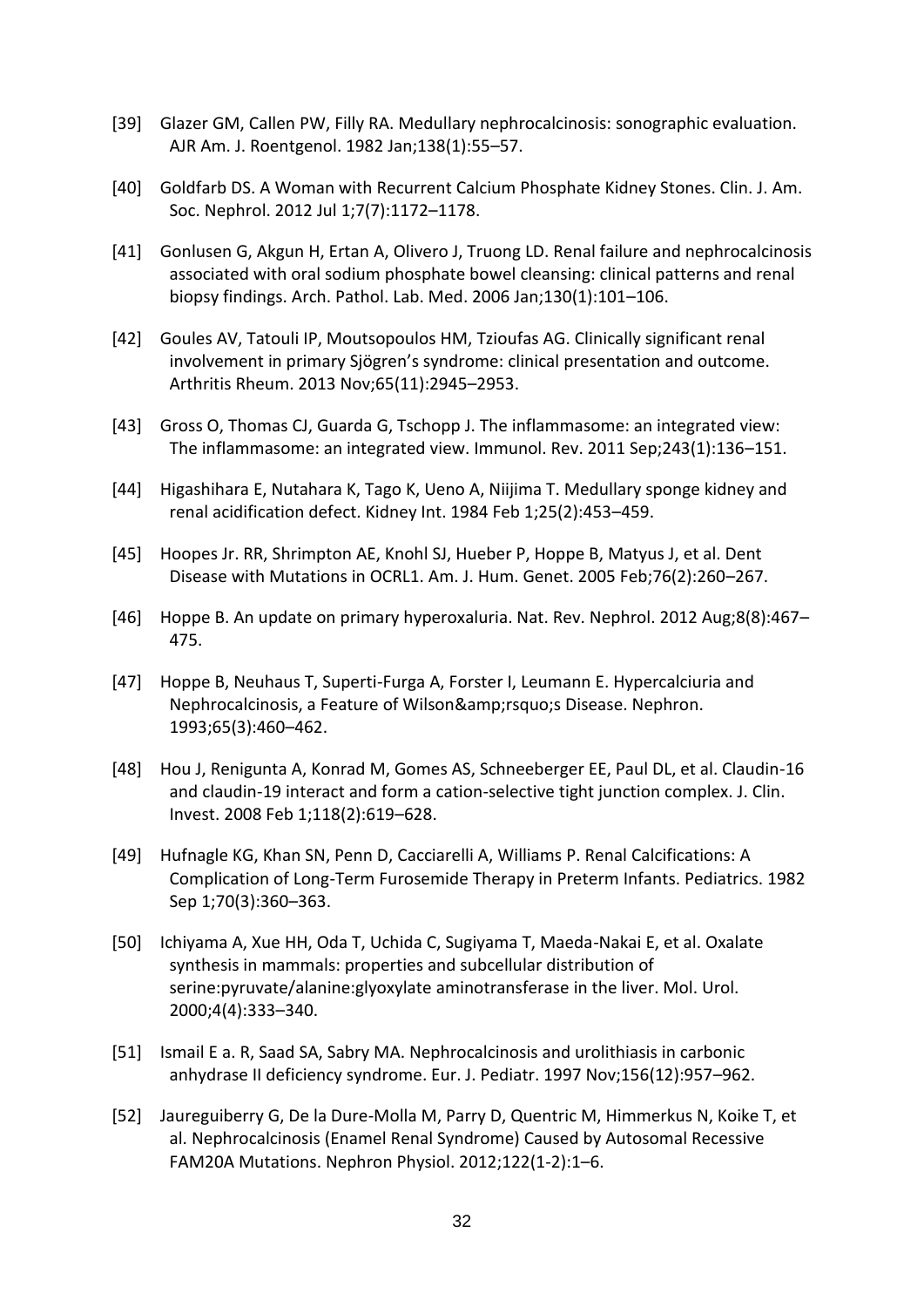- [53] Jiang Y, Ferguson WB, Peng J-B. WNK4 enhances TRPV5-mediated calcium transport: potential role in hypercalciuria of familial hyperkalemic hypertension caused by gene mutation of WNK4. Am. J. Physiol. - Ren. Physiol. 2007 Feb 1;292(2):F545–F554.
- [54] Karet FE, Finberg KE, Nelson RD, Nayir A, Mocan H, Sanjad SA, et al. Mutations in the gene encoding B1 subunit of H+-ATPase cause renal tubular acidosis with sensorineural deafness. Nat. Genet. 1999 Jan;21(1):84–90.
- [55] Kim Y-G, Kim B, Kim M-K, Chung S-J, Han H-J, Ryu J-A, et al. Medullary nephrocalcinosis associated with long‐term furosemide abuse in adults. Nephrol. Dial. Transplant. 2001 Dec 1;16(12):2303–2309.
- [56] Kirk JMW, Brain CE, Carson DJ, Hyde JC, Grant DB. Cushing's syndrome caused by nodular adrenal hyperplasia in children with McCune-Albright syndrome. J. Pediatr. 1999 Jun;134(6):789–792.
- [57] Knauf F, Asplin JR, Granja I, Schmidt IM, Moeckel GW, David RJ, et al. NALP3-mediated inflammation is a principal cause of progressive renal failure in oxalate nephropathy. Kidney Int. 2013 Nov 1;84(5):895–901.
- [58] Konno A, Takada K, Saegusa J, Takiguchi M. Presence of B7-2+ Dendritic Cells and Expression of Th1 Cytokines in the Early Development of Sialodacryoadenitis in the IQI/Jic Mouse Model of Primary Sjögren's Syndrome. Autoimmunity. 2003 Jan 1;36(4):247–254.
- [59] Koraishy FM, Ngo T-TT, Israel GM, Dahl NK. CT Urography for the Diagnosis of Medullary Sponge Kidney. Am. J. Nephrol. 2014;39(2):165–170.
- [60] Kumar V, Peña de la Vega L, Farell G, Lieske JC. Urinary macromolecular inhibition of crystal adhesion to renal epithelial cells is impaired in male stone formers. Kidney Int. 2005 Oct;68(4):1784–1792.
- [61] Lenarduzzi G. Reperto pielografico poco commune (dilatazione delle vie urinarie intrarenali). Radiol Med Torino. 1939;26:346–347.
- [62] Letavernier E, Rodenas A, Guerrot D, Haymann J-P. Williams-Beuren Syndrome Hypercalcemia: Is TRPC3 a Novel Mediator in Calcium Homeostasis? Pediatrics. 2012 Jun 1;129(6):e1626–e1630.
- [63] Lieske JC, Spargo BH, Toback FG. Endocytosis of calcium oxalate crystals and proliferation of renal tubular epithelial cells in a patient with type 1 primary hyperoxaluria. J. Urol. 1992 Nov;148(5):1517–1519.
- [64] LiPuma J. Magnetic resonance imaging of the kidney. Radiol. Clin. North Am. 1984 Dec;22(4):925–941.
- [65] Louis-Dit-Picard H, Barc J, Trujillano D, Miserey-Lenkei S, Bouatia-Naji N, Pylypenko O, et al. KLHL3 mutations cause familial hyperkalemic hypertension by impairing ion transport in the distal nephron. Nat. Genet. 2012 Apr;44(4):456–460.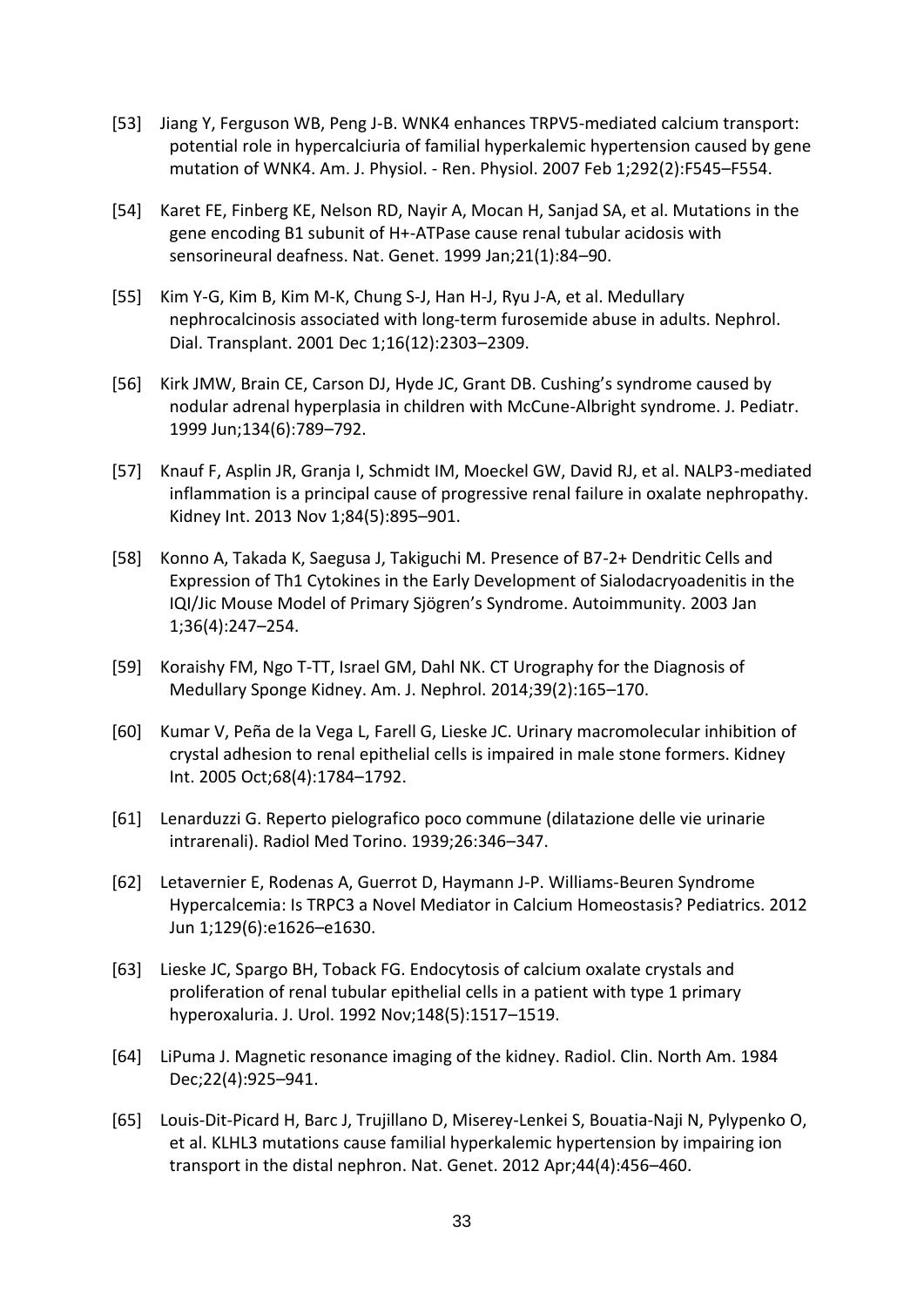- [66] Ludwig M, Utsch B, Balluch B, Fründ S, Kuwertz-Bröking E, Bökenkamp A. Hypercalciuria in patients with CLCN5 mutations. Pediatr. Nephrol. 2006 Jun 29;21(9):1241–1250.
- [67] Magen D, Berger L, Coady MJ, Ilivitzki A, Militianu D, Tieder M, et al. A Loss-of-Function Mutation in NaPi-IIa and Renal Fanconi's Syndrome. N. Engl. J. Med. 2010 Mar 25;362(12):1102–1109.
- [68] Mannstadt M, Magen D, Segawa H, Stanley T, Sharma A, Sasaki S, et al. Fanconi-Bickel Syndrome and Autosomal Recessive Proximal Tubulopathy with Hypercalciuria (ARPTH) Are Allelic Variants Caused by GLUT2 Mutations. J. Clin. Endocrinol. Metab. 2012 Aug 3;97(10):E1978–E1986.
- [69] Manz F, Jaschke W, Kaick G van, Waldherr R, Willich E. Nephrocalcinosis in radiographs, computed tomography, sonography and histology. Pediatr. Radiol. 1980 Mar;9(1):19–26.
- [70] Mariathasan S, Newton K, Monack DM, Vucic D, French DM, Lee WP, et al. Differential activation of the inflammasome by caspase-1 adaptors ASC and Ipaf. Nature. 2004 Jul 8;430(6996):213–218.
- [71] Maw AM, Megibow AJ, Grasso M, Goldfarb DS. Diagnosis of Medullary Sponge Kidney by Computed Tomographic Urography. Am. J. Kidney Dis. 2007 Jul;50(1):146–150.
- [72] Miller NL, Humphreys MR, Coe FL, Evan AP, Bledsoe SB, Handa SE, et al. Nephrocalcinosis: re-defined in the era of endourology. Urol. Res. 2010 Dec;38(6):421–427.
- [73] Nadarajah L, Khosravi M, Dumitriu S, Klootwijk E, Kleta R, Yaqoob MM, et al. A novel claudin-16 mutation, severe bone disease, and nephrocalcinosis. The Lancet. 2014 Jan;383(9911):98.
- [74] Nijenhuis T, Renkema KY, Hoenderop JGJ, Bindels RJM. Acid-Base Status Determines the Renal Expression of Ca2+ and Mg2+ Transport Proteins. J. Am. Soc. Nephrol. 2006 Mar 1;17(3):617–626.
- [75] Nijenhuis T, Vallon V, van der Kemp AWCM, Loffing J, Hoenderop JGJ, Bindels RJM. Enhanced passive Ca2+ reabsorption and reduced Mg2+ channel abundance explains thiazide-induced hypocalciuria and hypomagnesemia. J. Clin. Invest. 2005 Jun;115(6):1651–1658.
- [76] Nishiyama S, Tomoeda S, Inoue F, Ohta T, Matsuda I. Self-limited Neonatal Familial Hyperparathyroidism Associated With Hypercalciuria and Renal Tubular Acidosis in Three Siblings. Pediatrics. 1990 Sep 1;86(3):421–427.
- [77] Noguchi T. Amino Acid Metabolism in Animal Peroxisomes [Internet]. In: Fahimi PDHD, Sies PDH, editors. Peroxisomes in Biology and Medicine. Springer Berlin Heidelberg; 1987 [cited 2016 Jun 30]. p. 234–243.Available from: http://link.springer.com/chapter/10.1007/978-3-642-71325-5\_23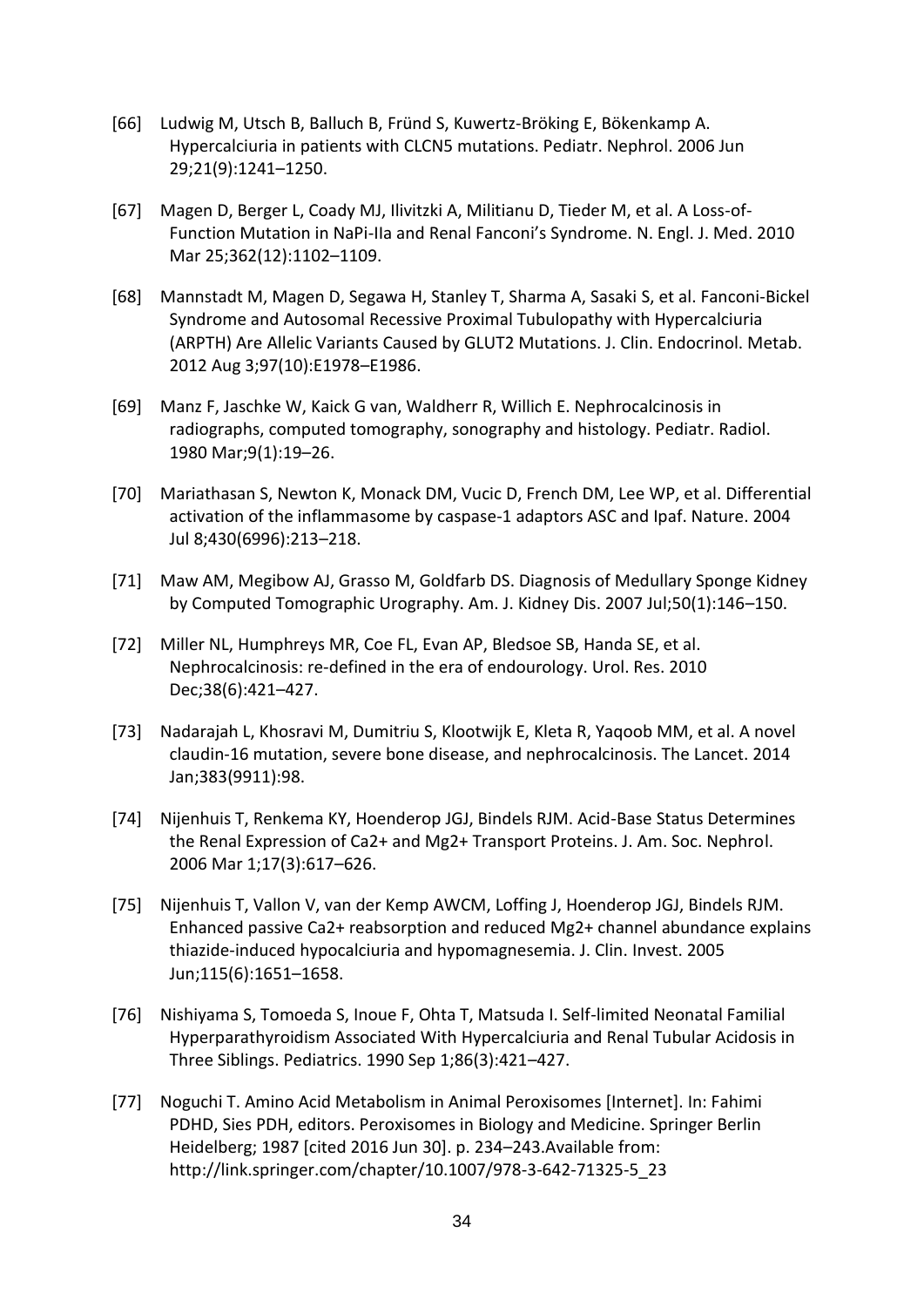- [78] O. M. Wrong. Oxford Textbook of Clinical Nephrology. Oxford University Press; 2005.
- [79] Pahari A, Milla PJ, Hoff WG van't. Neonatal nephrocalcinosis in association with glucose-galactose malabsorption. Pediatr. Nephrol. 2003 May 7;18(7):700–702.
- [80] Pazár B, Ea H-K, Narayan S, Kolly L, Bagnoud N, Chobaz V, et al. Basic Calcium Phosphate Crystals Induce Monocyte/Macrophage IL-1β Secretion through the NLRP3 Inflammasome In Vitro. J. Immunol. 2011 Feb 15;186(4):2495–2502.
- [81] Piwon N, Günther W, Schwake M, Bösl MR, Jentsch TJ. ClC-5 Cl--channel disruption impairs endocytosis in a mouse model for Dent's disease. Nature. 2000 Nov 16;408(6810):369–373.
- [82] Pober BR. Williams–Beuren Syndrome. N. Engl. J. Med. 2010 Jan 21;362(3):239–252.
- [83] Pober BR, Lacro RV, Rice C, Mandell V, Teele RL. Renal findings in 40 individuals with Williams syndrome. Am. J. Med. Genet. 1993 May 15;46(3):271–274.
- [84] Purdue PE, Takada Y, Danpure CJ. Identification of mutations associated with peroxisome-to-mitochondrion mistargeting of alanine/glyoxylate aminotransferase in primary hyperoxaluria type 1. J. Cell Biol. 1990 Dec 1;111(6):2341–2351.
- [85] Raskin P, Stevenson MRM, Barilla DE, Pak CYC. The Hypercalciuria of Diabetes Mellitus: Its Amelioration with Insulin. Clin. Endocrinol. (Oxf.). 1978 Oct 1;9(4):329– 335.
- [86] Saarela T, Similä S, Koivisto M. Hypercalcemia and nephrocalcinosis in patients with congenital lactase deficiency. J. Pediatr. 1995 Dec;127(6):920–923.
- [87] Sayer JA, Carr G, Simmons NL. Calcium phosphate and calcium oxalate crystal handling is dependent upon CLC-5 expression in mouse collecting duct cells. Biochim. Biophys. Acta BBA - Mol. Basis Dis. 2004 May 24;1689(1):83–90.
- [88] Sayer JA, Pearce SHS. Diagnosis and clinical biochemistry of inherited tubulopathies. Ann. Clin. Biochem. 2001 Sep 1;38(5):459–470.
- [89] Schlingmann KP, Kaufmann M, Weber S, Irwin A, Goos C, John U, et al. Mutations in CYP24A1 and Idiopathic Infantile Hypercalcemia. N. Engl. J. Med. 2011 Aug 4;365(5):410–421.
- [90] Seargeant LE, deGroot GW, Dilling LA, Mallory CJ, Haworth JC. Primary oxaluria type 2 (l-glyceric aciduria): A rare cause of nephrolithiasis in children. J. Pediatr. 1991 Jun;118(6):912–914.
- [91] Shah GN, Bonapace G, Hu PY, Strisciuglio P, Sly WS. Carbonic anhydrase II deficiency syndrome (osteopetrosis with renal tubular acidosis and brain calcification): novel mutations in CA2 identified by direct sequencing expand the opportunity for genotype-phenotype correlation. Hum. Mutat. 2004 Sep;24(3):272.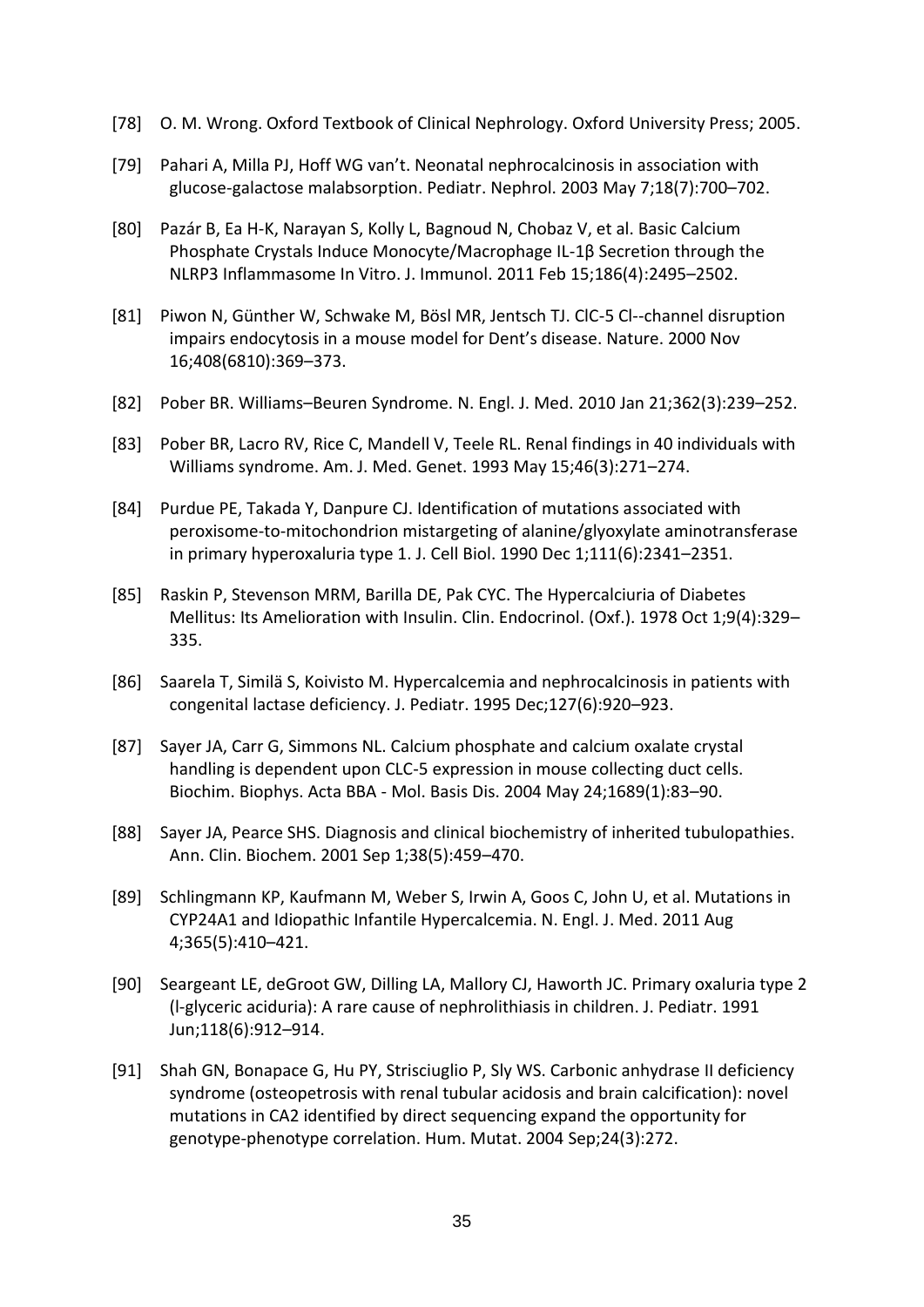- [92] Simon DB, Bindra RS, Mansfield TA, Nelson-Williams C, Mendonca E, Stone R, et al. Mutations in the chloride channel gene, CLCNKB, cause Bartter's syndrome type III. Nat. Genet. 1997 Oct;17(2):171–178.
- [93] Simon DB, Karet FE, Hamdan JM, Pietro AD, Sanjad SA, Lifton RP. Bartter's syndrome, hypokalaemic alkalosis with hypercalciuria, is caused by mutations in the Na–K–2CI cotransporter NKCC2. Nat. Genet. 1996 Jun;13(2):183–188.
- [94] Simon DB, Karet FE, Rodriguez-Soriano J, Hamdan JH, DiPietro A, Trachtman H, et al. Genetic heterogeneity of Barter's syndrome revealed by mutations in the K+ channel, ROMK. Nat. Genet. 1996 Oct;14(2):152–156.
- [95] Simon DB, Lu Y, Choate KA, Velazquez H, Al-Sabban E, Praga M, et al. Paracellin-1, a Renal Tight Junction Protein Required for Paracellular Mg2+ Resorption. Science. 1999 Jul 2;285(5424):103–106.
- [96] Simpkin A, Cochran E, Cameron F, Dattani M, de Bock M, Dunger DB, et al. Insulin Receptor and the Kidney: Nephrocalcinosis in Patients with Recessive INSR Mutations. Nephron Physiol. 2014;128(3-4):55–61.
- [97] Sly WS, Hewett-Emmett D, Whyte MP, Yu YS, Tashian RE. Carbonic anhydrase II deficiency identified as the primary defect in the autosomal recessive syndrome of osteopetrosis with renal tubular acidosis and cerebral calcification. Proc. Natl. Acad. Sci. 1983 May 1;80(9):2752–2756.
- [98] Smith AN, Skaug J, Choate KA, Nayir A, Bakkaloglu A, Ozen S, et al. Mutations in ATP6N1B, encoding a new kidney vacuolar proton pump 116-kD subunit, cause recessive distal renal tubular acidosis with preserved hearing. Nat. Genet. 2000 Sep;26(1):71–75.
- [99] Stapenhorst L, Hesse A, Hoppe B. Hyperoxaluria after ethylene glycol poisoning. Pediatr. Nephrol. 2008 Aug 12;23(12):2277–2279.
- [100] Stratton, Mcnicholas, Farrington. Recurrent calcium stones in Gordon's syndrome. Br. J. Urol. 1998;82(6):925–925.
- [101] Subramanya AR, Ellison DH. Distal convoluted tubule. Clin. J. Am. Soc. Nephrol. CJASN. 2014 Dec 5;9(12):2147–2163.
- [102] Torregrossa R, Anglani F, Fabris A, Gozzini A, Tanini A, Prete DD, et al. Identification of GDNF Gene Sequence Variations in Patients with Medullary Sponge Kidney Disease. Clin. J. Am. Soc. Nephrol. 2010 Jul 1;5(7):1205–1210.
- [103] Unwin R, Fine L, Cohen E, Thakker R, Tanner M. Unravelling of the molecular mechanisms of kidney stones. The Lancet. 1996 Dec;348(9041):1561–1565.
- [104] Verhulst A, Asselman M, Persy VP, Schepers MSJ, Helbert MF, Verkoelen CF, et al. Crystal Retention Capacity of Cells in the Human Nephron: Involvement of CD44 and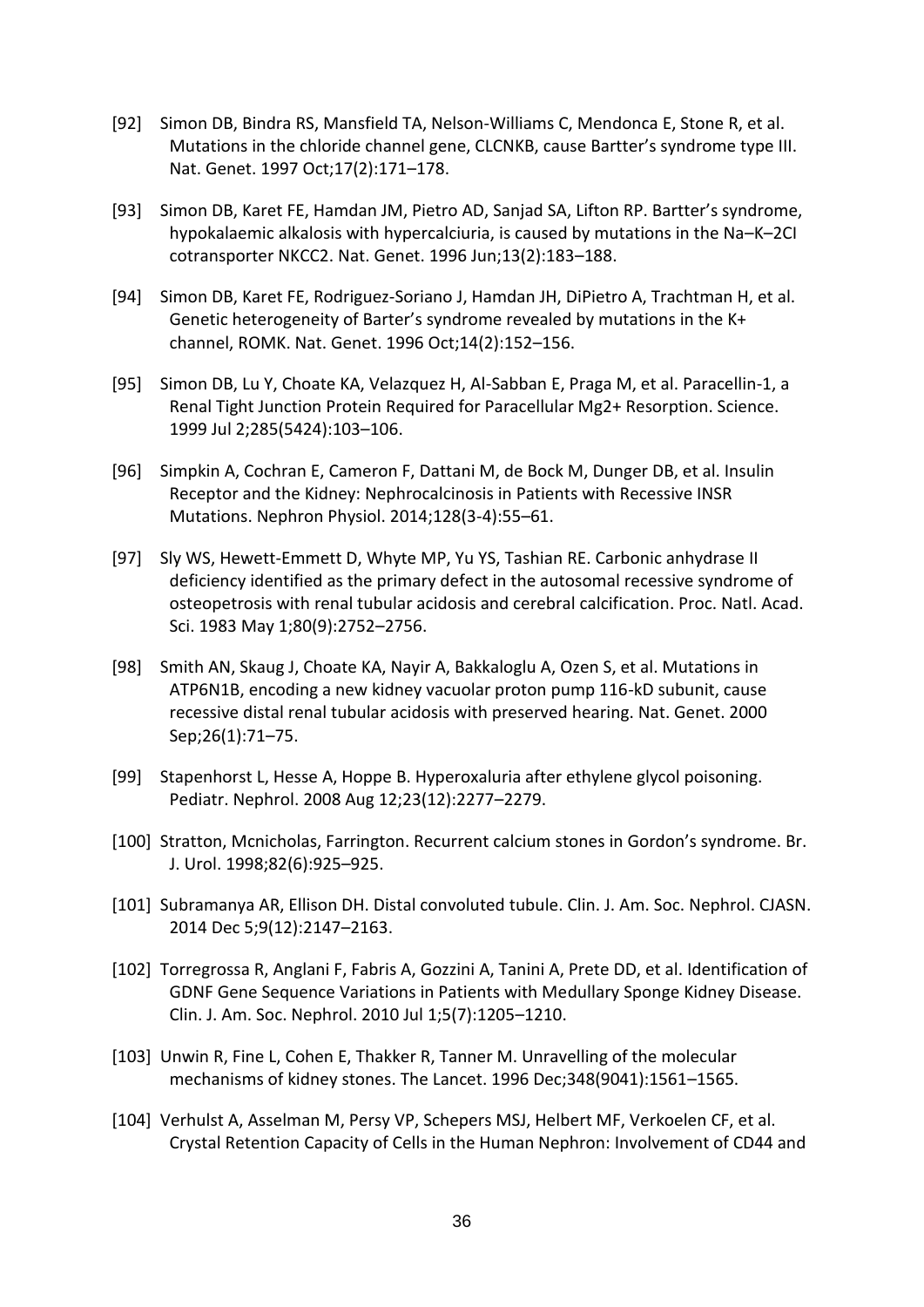Its Ligands Hyaluronic Acid and Osteopontin in the Transition of a Crystal Bindinginto a Nonadherent Epithelium. J. Am. Soc. Nephrol. 2003 Jan 1;14(1):107–115.

- [105] Verkoelen CF, Boom BGVD, Houtsmuller AB, Schröder FH, Romijn JC. Increased calcium oxalate monohydrate crystal binding to injured renal tubular epithelial cells in culture. Am. J. Physiol. - Ren. Physiol. 1998 May 1;274(5):F958–F965.
- [106] Verkoelen CF, Boom BGVD, Kok DJ, Houtsmuller AB, Visser P, Schröder FH, et al. Cell type-specific acquired protection from crystal adherence by renal tubule cells in culture. Kidney Int. 1999 Apr 1;55(4):1426–1433.
- [107] Walsh SB, Shirley DG, Wrong OM, Unwin RJ. Urinary acidification assessed by simultaneous furosemide and fludrocortisone treatment: an alternative to ammonium chloride. Kidney Int. 2007 Apr 4;71(12):1310–1316.
- [108] Wang SK, Reid BM, Dugan SL, Roggenbuck JA, Read L, Aref P, et al. FAM20A Mutations Associated with Enamel Renal Syndrome. J. Dent. Res. 2014 Jan;93(1):42–48.
- [109] Wang WH, Lu M, Hebert SC. Cytochrome P-450 metabolites mediate extracellular Ca(2+)-induced inhibition of apical K+ channels in the TAL. Am. J. Physiol. - Cell Physiol. 1996 Jul 1;271(1):C103–C111.
- [110] Watanabe S, Fukumoto S, Chang H, Takeuchi Y, Hasegawa Y, Okazaki R, et al. Association between activating mutations of calcium-sensing receptor and Bartter's syndrome. The Lancet. 2002 Aug 31;360(9334):692–694.
- [111] Wilson FH, Disse-Nicodème S, Choate KA, Ishikawa K, Nelson-Williams C, Desitter I, et al. Human Hypertension Caused by Mutations in WNK Kinases. Science. 2001 Aug 10;293(5532):1107–1112.
- [112] Wise P j., Danpure C j., Jennings P r. Immunological heterogeneity of hepatic alanine:glyoxylate aminotransferase in primary hyperoxaluria type 1. FEBS Lett. 1987 Sep 28;222(1):17–20.
- [113] Worcester EM, Bergsland KJ, Gillen DL, Coe FL. Evidence for increased renal tubule and parathyroid gland sensitivity to serum calcium in human idiopathic hypercalciuria. Am. J. Physiol. - Ren. Physiol. 2013 Sep 15;305(6):F853–F860.
- [114] Worcester EM, Evan AP, Coe FL, Lingeman JE, Krambeck A, Sommers A, et al. A test of the hypothesis that oxalate secretion produces proximal tubule crystallization in primary hyperoxaluria type I. Am. J. Physiol. - Ren. Physiol. 2013 Dec 1;305(11):F1574–F1584.
- [115] Wrong O, Davies HEF. The Excretion of Acid in Renal Disease. QJM. 1959 Apr 1;28(2):259–313.
- [116] Wrong OM, Feest TG. Nephrocalcinosis. In: Advanced Medicine. London: Pitman Medical; 1976. p. 394–406.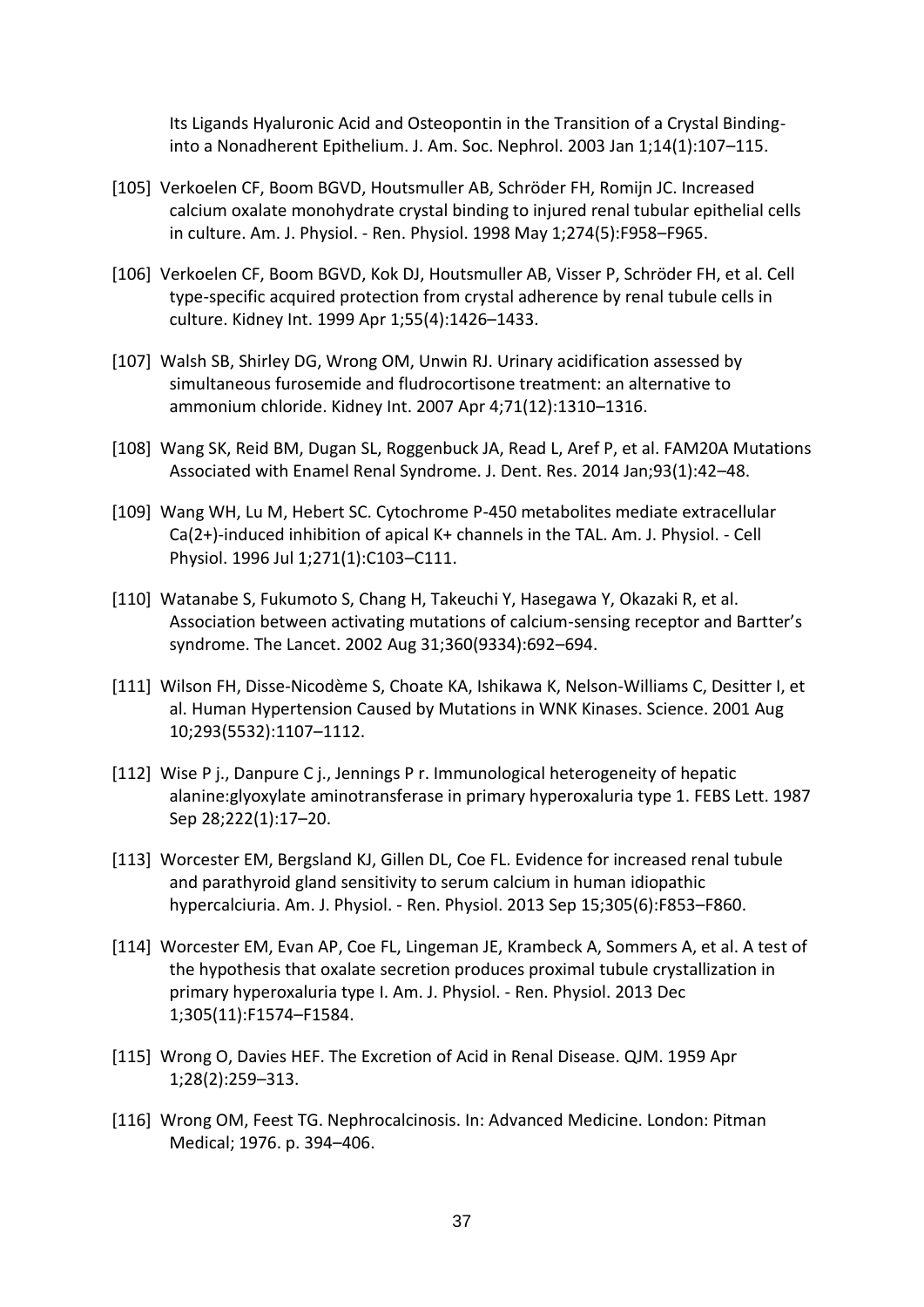[117] Wrong OM, Norden AGW, Feest TG. Dent's disease; a familial proximal renal tubular syndrome with low-molecular-weight proteinuria, hypercalciuria, nephrocalcinosis, metabolic bone disease, progressive renal failure and a marked male predominance. QJM. 1994 Aug 1;87(8):473–493.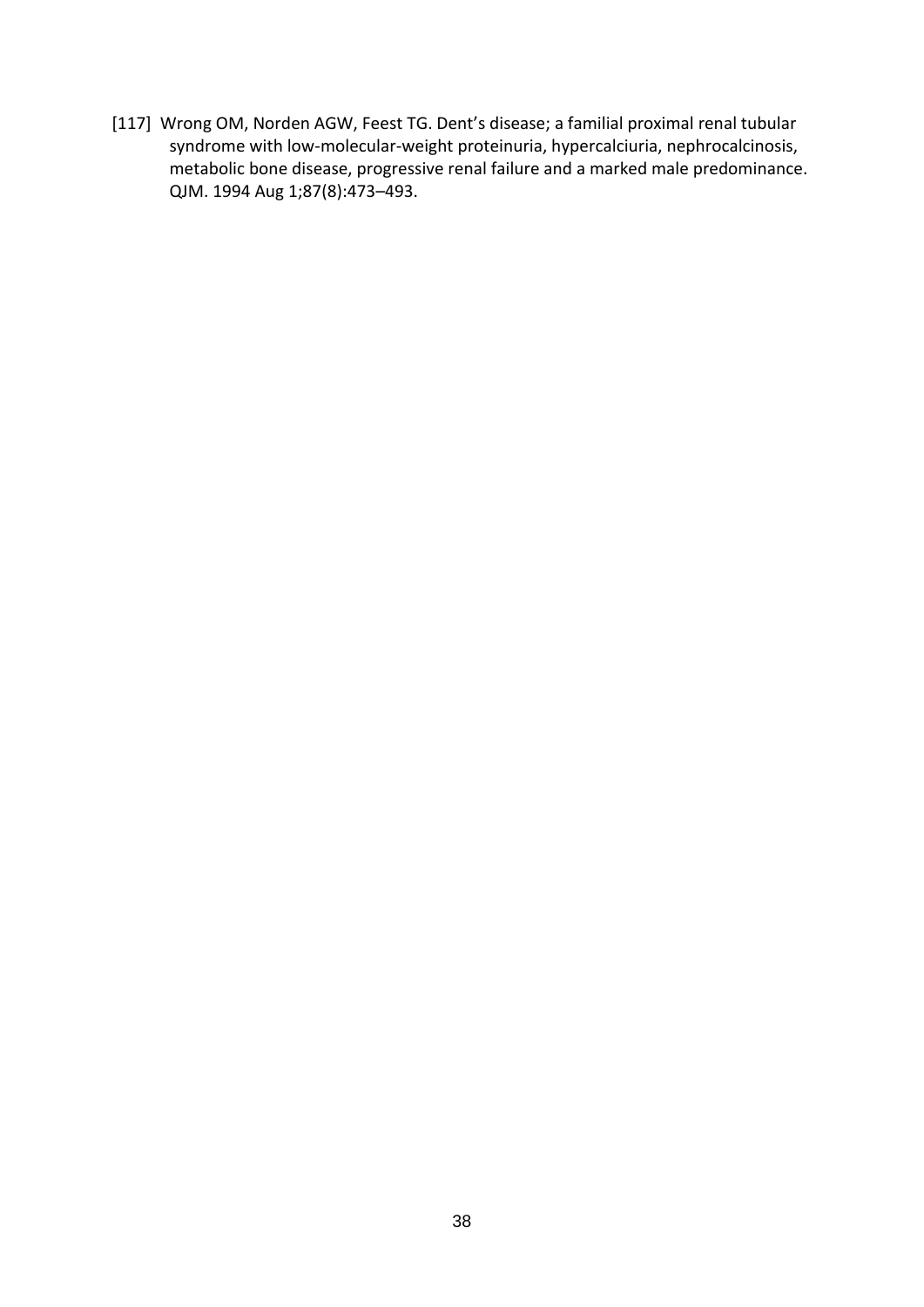# **Figure Legends**

# **Figure 1.**

A plain abdominal radiograph showing severe medullary nephrocalcinosis.

# **Figure 2.**

Abdominal ultrasound examination showing a kidney in longitudinal view in a child with Bartter's. The calcified areas of the medulla are echogenic and clearly visible.

# **Figure 3.**

Diagram showing sites of calcium reabsorption through the nephron.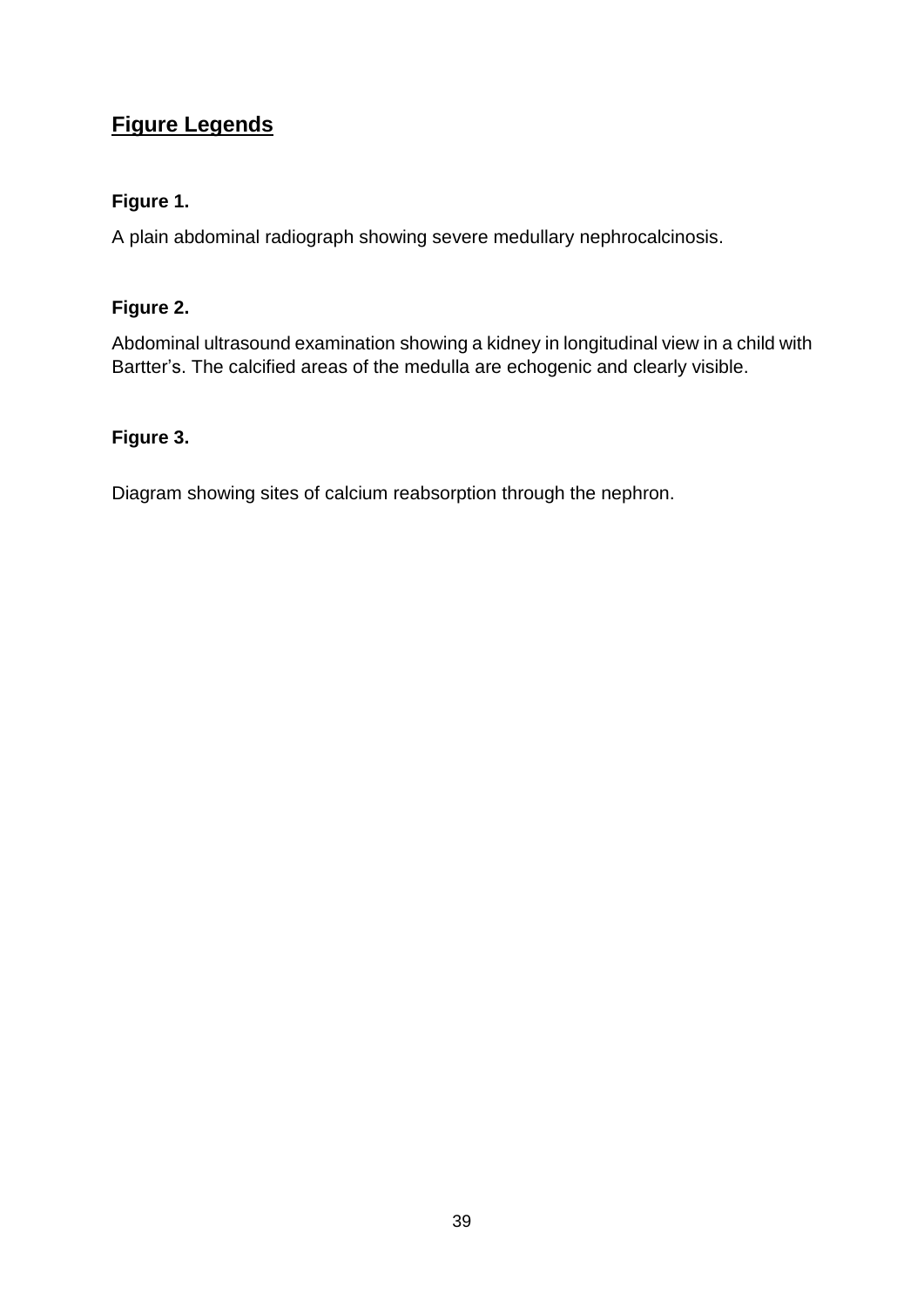# **Table 1**

| <b>LOCATION</b>                    | <b>Disease</b>                                                               | Gene                                         | <b>Gene Product</b>                                                                                                                                             | Inheritance                | Phenotype/<br><b>Remarks</b>                                                                                      |
|------------------------------------|------------------------------------------------------------------------------|----------------------------------------------|-----------------------------------------------------------------------------------------------------------------------------------------------------------------|----------------------------|-------------------------------------------------------------------------------------------------------------------|
| <b>SYSTEMIC</b><br><b>DISEASES</b> | William's Syndrome                                                           | GTF2i<br>(speculated)                        | TF2i (regulates TRPC3<br>calcium channel in the<br>intestine)                                                                                                   | Sporadic                   | Hypercalciuria<br>Multisystem<br>condition;<br>likely multiple<br>genes involved                                  |
|                                    | Multiple Endocrine<br>Neoplasia Type 1                                       | MEN1                                         | Menin                                                                                                                                                           | <b>Autosomal Dominant</b>  | Hypercalciuria                                                                                                    |
|                                    | Idiopathic Infantile<br>Hypercalcaemia                                       | CYP24A1                                      | 1,25-dihydroxyvitamin D <sub>3</sub> 24-<br>hydroylase                                                                                                          | <b>Autosomal Recessive</b> | Hypercalciuria                                                                                                    |
|                                    | Primary<br>Hyperoxaluria<br>types1,2,&3                                      | AGXT,<br>GRHPR,<br>HOGA1<br>respectively     | Alanine:glyoxylate<br>aminotransferase, glyoylate<br>reductase/hydroxypyruvate<br>reductase, mitochondrial 4-<br>hydoxy-2-oxoglutarate<br>aldolase respectively | <b>Autosomal Recessive</b> | Hyperoxaluria.<br>Associated<br>with ERSF                                                                         |
| <b>PROXIMAL</b><br><b>TUBULE</b>   | Dent's Disease                                                               | CLCN <sub>5</sub>                            | $CIC-5$                                                                                                                                                         | X-linked recessive         | Hypercalciuria.<br>Associated<br>with ESRF<br>Fanconi like<br>phenotype                                           |
|                                    | Lowe Syndrome                                                                | OCRL1                                        | PIP <sub>2</sub> 5-phosphatase                                                                                                                                  | X-linked recessive         | Hypercalciuria<br>Associated<br>with cataracts<br>and mental<br>impairment                                        |
|                                    | Idiopathic Infantile<br>Hypercalciuria                                       | SLC34A1                                      | NaPi2a                                                                                                                                                          | Autosomal recessive        | Hypercalciuria                                                                                                    |
|                                    | Hereditary<br>Hypophosphatemia<br>and<br>Nephrocalcinosis                    | SLC34A3                                      | NaPi2c                                                                                                                                                          | Autosomal recessive        | Hypercalciuria                                                                                                    |
|                                    | Fanconi Bickel<br>Syndrome                                                   | SLC <sub>2</sub> A <sub>2</sub>              | GLUT2                                                                                                                                                           | <b>Autosomal Recessive</b> | Hypercalciuria                                                                                                    |
| <b>LOOP of HENLE</b>               | <b>Bartter Syndromes</b><br>(Types I-IV)                                     | SLC12A1,<br>KCNJ1,<br>CLCNKB,<br><b>BSND</b> | NKCC2, ROMK, CLCKb, Barttin                                                                                                                                     | <b>Autosomal Recessive</b> | Hypercalciuria<br>Type IV<br>associated with<br>sensorineural<br>deafness                                         |
|                                    | Familial<br>Hypomagnesemia<br>with Hypercalciuria<br>and<br>Nephrocalcinosis | CLDN 14<br>CLDN16<br>CLDN19                  | Claudin-16, Claudin-19<br>Claudin-14                                                                                                                            | <b>Autosomal Recessive</b> | Hypercalciuria<br>Associated<br>with ESRF<br>Hypercalciuria<br>and kidney<br>stones.<br>Sensorineural<br>deafness |
|                                    | Insulin Receptor<br>Mutations                                                | Insulin<br>Receptor<br>Gene                  | Insulin Receptor                                                                                                                                                | <b>Autosomal Recessive</b> |                                                                                                                   |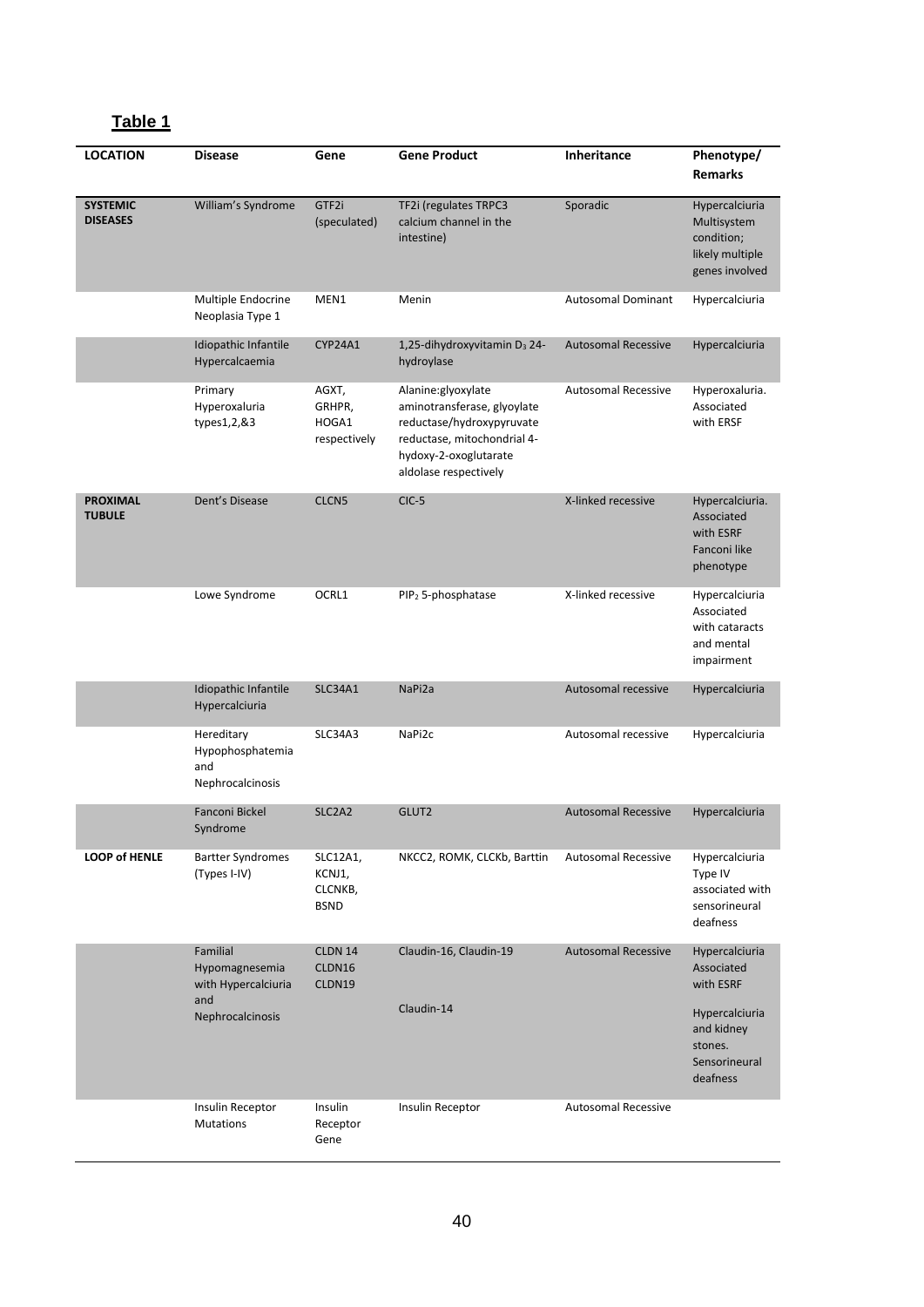| <b>CORTICAL</b><br><b>COLLECTING</b><br><b>DUCT</b> | <b>Distal Renal Tubular</b><br><b>Acidosis</b>      | ATP6V1V1,<br>ATP6V0A4                        | B-subtype unit and a-subtype<br>unit respectively of<br>$H(+)$ ATPase | <b>Autosomal Recessive</b><br>Autosomal           | Associated<br>with<br>sensorineural<br>deafness          |
|-----------------------------------------------------|-----------------------------------------------------|----------------------------------------------|-----------------------------------------------------------------------|---------------------------------------------------|----------------------------------------------------------|
|                                                     |                                                     | SLC4A1                                       | AE1                                                                   | Dominant/Recessive                                |                                                          |
|                                                     |                                                     | CA2                                          | Carbonic Anhydrase                                                    | <b>Autosomal Recessive</b>                        | Associated<br>with co-<br>existing<br>proximal<br>defect |
| <b>MISCELANEOUS</b>                                 | <b>Medullary Sponge</b><br>Kidney                   | <b>RET</b> and<br>GDNF genes<br>(speculated) | <b>RET &amp; GDNF</b>                                                 | Autosomal dominant<br>with variable<br>penetrance | Hypercalciuria<br>hypocitraturia                         |
|                                                     | Amelogenesis<br>Imperfecta with<br>Nephrocalcinosis | FAM20A                                       | Putative kinase in Golgi<br>apparatus                                 | <b>Autosomal Recessive</b>                        | Hypocalciuria<br>Associated<br>with dental<br>defects    |